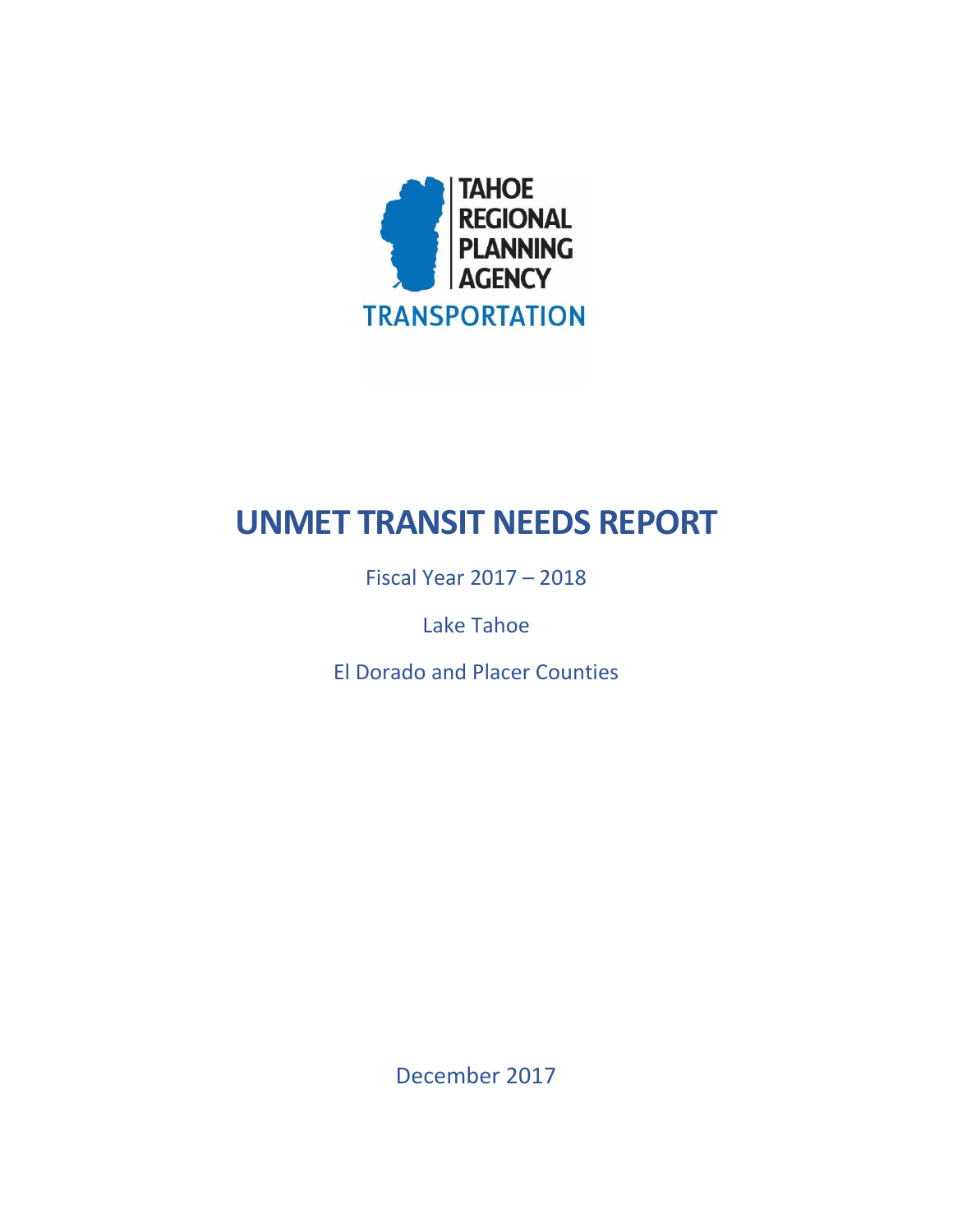#### **Unmet Transit Needs Process**

Each year, pursuant to the California Transportation Development Act (TDA), the Tahoe Regional Planning Agency (TRPA), acting as the Regional Transportation Planning Agency (RTPA), performs the annual unmet transit needs process. The goal of the process is to identify any unmet transit needs and ensure those that are reasonable to meet are met before TDA funds are expended for non-transit uses, such as streets and roads. Currently, all of TRPA's TDA Local Transportation Fund (LTF) apportionments available for public transportation are utilized for transit services only.

During the unmet transit needs process, TRPA must establish and consult with the Social Services Transportation Advisory Council (SSTAC) and hold public workshops and conduct a public hearing to assess the size and location of potentially transit dependent groups and analyze the adequacy of the existing transportation systems in providing services to transit dependent groups. TRPA is also required to adopt a definition for unmet transit needs and reasonable to meet. The TRPA Governing Board adopted the following definitions:

- **Unmet Transit Needs** Those public transportation improvements which have not been funded or implemented but have been identified through public input, the annual unmet transit needs hearing, and transit studies in the claimant's jurisdiction to be identified for implementation in the Regional Transportation Plan.
- **Reasonable to Meet** New, expanded, or revised transportation service to the public that offers equitable access, can be implemented within the first five-year phase of the Regional Transportation Plan, is technically feasible, would be accepted by the community, can be funded within the five-year time period, and is cost-effective.

Throughout October 2017, TRPA, Tahoe Truckee Area Regional Transit (TART), and Tahoe Transportation District (TTD) staff conducted public workshops and distributed surveys to solicit feedback from the public. An online and hardcopy survey was released at the end of September 2017 and remained open until November 3, 2017. The survey was available in English and Spanish and asked respondents to describe their typical travel patterns via transit and identify existing gaps in service. Respondents also had the option to provide any additional feedback in a comment box.

In addition to the online and hardcopy survey, TRPA in partnership with TART and TTD, organized three public meeting sessions on the North and South Shores. The North Shore public workshop was held at the Tahoe City Transit Center on October 12<sup>th</sup> at 1pm. Two South Shore information booths were set up on October 17th between 5 and 7pm at the K-Mart at the South Tahoe "Wye", and October 24th between 3:30 and 5:30pm at the Stateline Transit Center. Residents and visitors were encouraged to stop by and fill out a survey or discuss issues and leave comments at all three events. Residents who were unable to attend the meetings were still encouraged to relay feedback to TRPA staff via email and phone through newspaper and Facebook advertisements. TRPA staff also met with the Community Collaborative of Tahoe Truckee (CCTT) on October  $3<sup>rd</sup>$  to discuss specific transportation-related issues and review the CCTT's recommendations for the unmet transit needs outreach process. In the future, this group may act as the SSTAC for the North Shore and Truckee region. On November 27<sup>th</sup> the South Shore SSTAC met to review the comments and form recommendations for the Tahoe Transportation Commission (TTC). TRPA staff presented findings and recommendations at the TTC board meeting on December  $8<sup>th</sup>$ , which was also the venue for the unmet transit needs public hearing.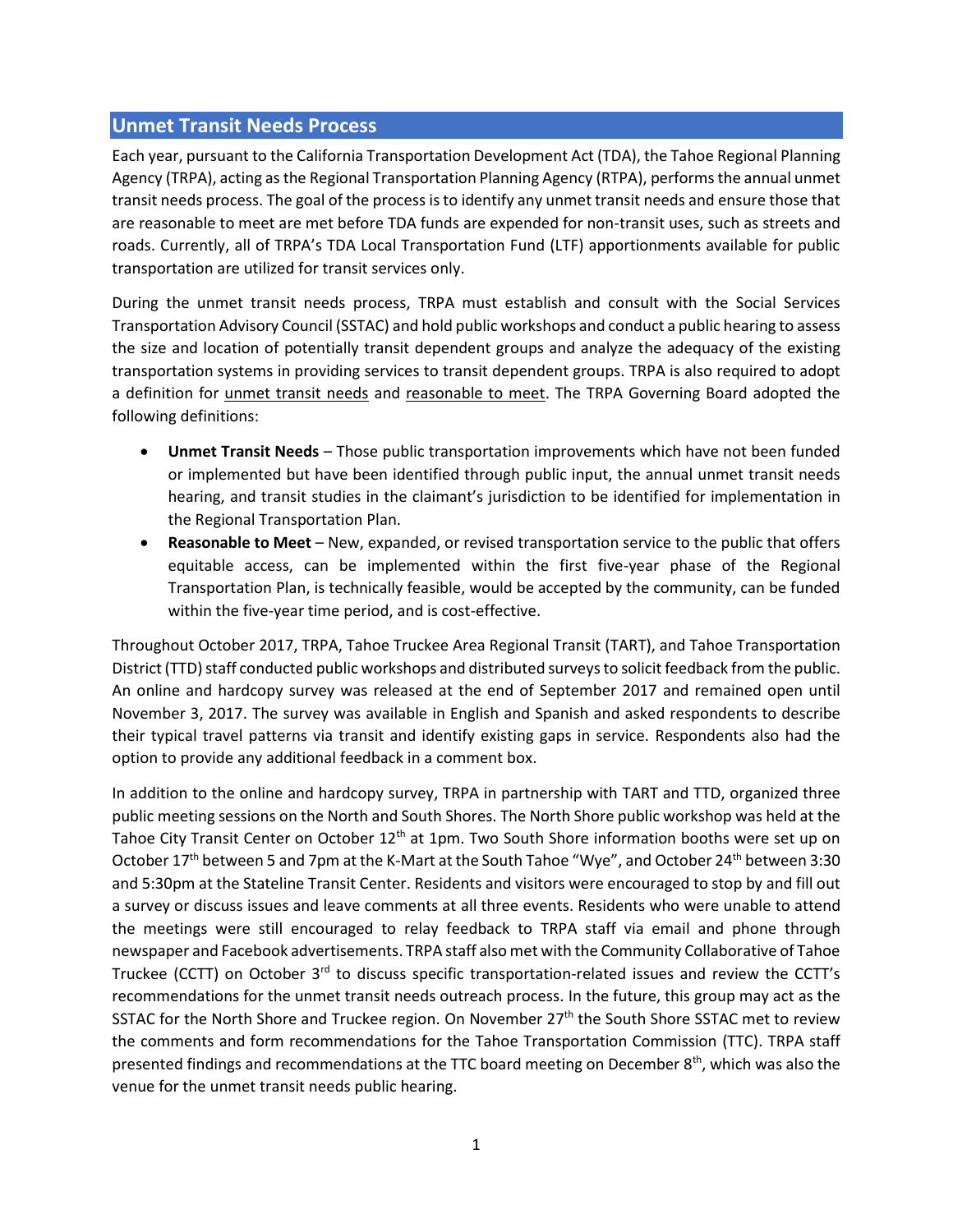Between September and November, 49 people filled out the survey and an additional six provided comments and recommendationsthrough email and at events. All comments and recommendations were analyzed to determine whether there are any unmet transit needs, and whether any of those needs are reasonable to meet. The comments are categorized into one of the following findings as defined by the California TDA program:

- 1. There are no unmet transit needs.
- 2. There are unmet transit needs that are not reasonable to meet.
- 3. There are unmet transit needs that are reasonable to meet.

Should any unmet transit needs be identified as reasonable to meet, state law requires the jurisdiction to satisfy those needs before any TDA funds may be expended for non-transit purposes. These findings are forwarded to the appropriate transit operator for review and comment.

Making a formal finding regarding unmet transit needs is only required if there is a request to program the TDA funds for non-transit purposes. Because all of TRPA's TDA LTF apportionments are utilized for public transit services only, TRPA is not required to complete the full unmet transit needs analysis or adopt unmet transit needs findings as outlined in the TDA Statutes and California Codes of Regulations (CCR) section 99401.5 and 99401.6. However, TRPA continues the process of identifying unmet transit needs and collecting public comments for discussions with the transit operators. Transit operators may use this information to determine potential gaps in the system and re-allocate resources as needed to fill those gaps.

#### **Operator Analysis and Recommendations**

Unmet transit needs comments, analyses, and operator recommendations are organized in the table located in Attachment A.

#### **Unmet Transit Needs Findings**

Transit operators reviewed all comments received during the unmet transit needs process and categorized each based on community need, short-term feasibility, and funding restraints. The top five service expansion and operational improvement findings were presented at the December  $8<sup>th</sup> TTC$  board meeting where the public had a chance to provide feedback and additional comments. A summary of the identified transit needs from workshops, surveys, and the public hearing along with the operator recommendations are listed below:

#### **Service Expansion**

#### • **BUS SERVICE TO MEYERS**

FINDING: In their 2017 Short Range Transit Plan (SRTP) TTD identified a new route (Route 54) that restores service to Meyers, however implementation within the five-year timeframe is uncertain due to funding constraints. TTD currently uses all available funding for existing service and has categorized this comment as an *unmet transit need not reasonable to meet at this time.*

• **PROVIDE YEAR-ROUND PUBLIC TRANSIT OPTIONS BETWEEN NORTH LAKE TAHOE AND SOUTH LAKE TAHOE**

FINDING: The existing TART night service travels as far as Tahoma Post Office with the last drop-off at 9:00 PM in the Spring and Fall and 1:00 AM in the Winter and Summer. TTD operates the East Shore Express (Route 28) between Incline Village and Sand Harbor all week during the Summer.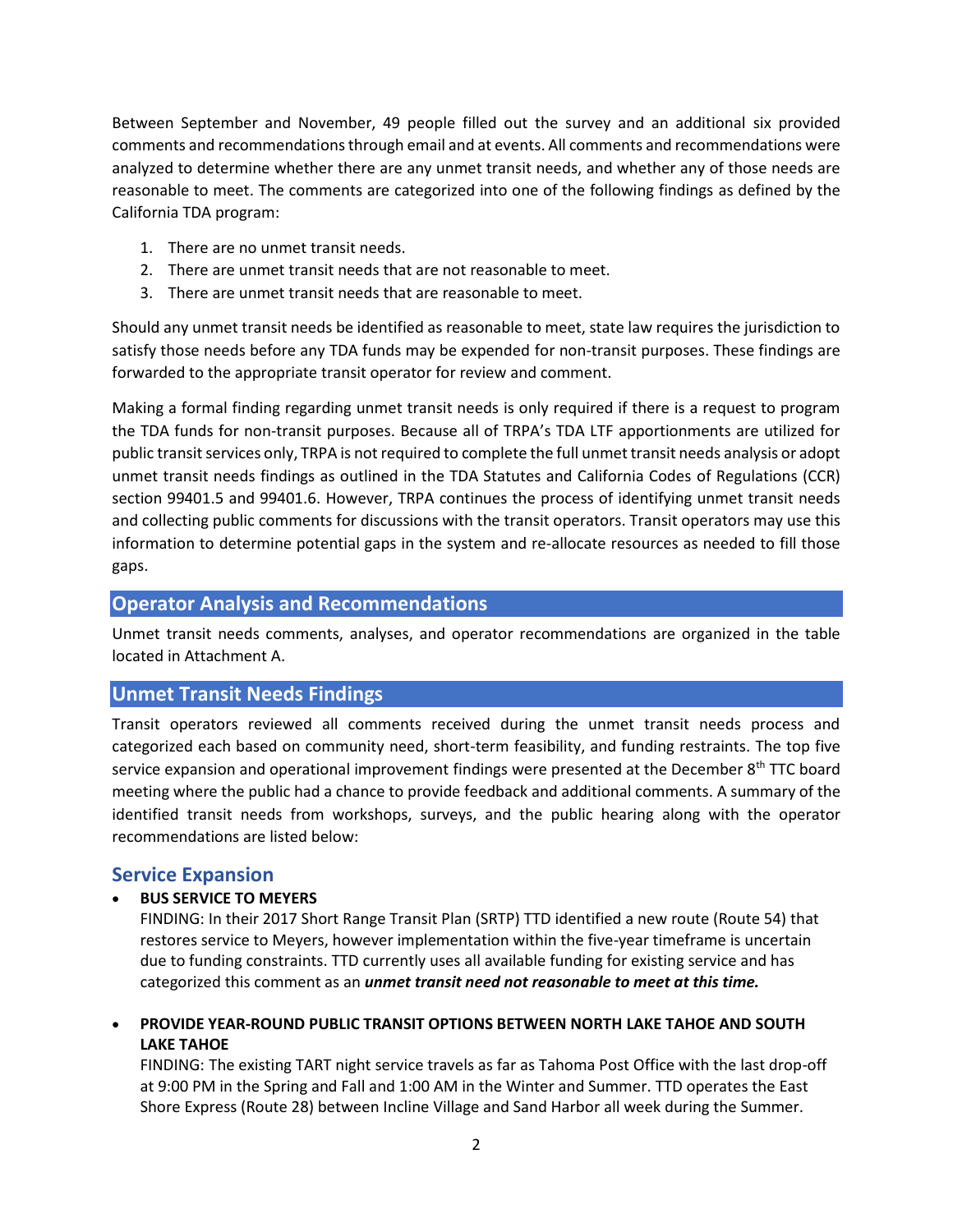Additionally, TTD's seasonal Route 30 provides service between South Lake Tahoe and Tahoe City Friday through Monday during the Summers. In their SRTP, TTD identifies expanded service on Route 30, which will operate at 30-minute frequency between Stateline in South Lake Tahoe and Tahoe City in North Lake Tahoe. Proposed improvements to this route are only planned for the summer season due to frequent winter closures on SR 89. Additionally, both TTD and TART have included proposed ferry service in their long-range transit plans, which will provide service between the North and South shores on the lake. However, TTD and TART currently use all available funding for existing service and have jointly categorized this comment as an *unmet transit need not reasonable to meet at this time.*

#### • **YEAR-ROUND SERVICE TO SOUTH LAKE TAHOE BEACHES**

FINDING: In the 2017 SRTP TTD identified expanded service on Route 30 during the summers, which would provide more connections to beaches along SR 89. However, TTD currently uses all available funding for existing service and has categorized this comment as an *unmet transit need not reasonable to meet at this time.*

#### • **PUBLIC TRANSIT OPTIONS FROM TAHOE TO RENO**

FINDING: The South Tahoe Airporter currently provides service between Reno Airport and Stateline for a rate of \$25-\$30 per passenger each way. The North Lake Tahoe Express provides service between North Tahoe/Truckee and the Reno Airport for a rate of \$32-\$49 per passenger each way. The 2017 Regional Transportation Plan (RTP) identifies opportunities for subsidized transit between Reno/Sparks and South Lake Tahoe. With public/private partnerships, the project would enhance existing transit connections through public subsidy. However, operating public transit services between Reno and Tahoe is only achievable at a significant cost. All available transit funds are used on existing services. TTD determined this comment is *not an unmet transit need***.** TART classified this comment as an *unmet transit need not reasonable to meet at this time.*

#### • **PROVIDE BUS SERVICE ON SIERRA BLVD.**

FINDING: Existing Route 50 provides service to Sierra Blvd. at U.S. Highway 50. TTD currently uses all available funding for existing service and has classified this comment as an *unmet transit need not reasonable to meet at this time.*

#### **Operational Improvements**

#### • **MORE CONVENIENT SERVICE BETWEEN CARSON CITY AND SOUTH LAKE TAHOE**

FINDING: There is an existing connection between Carson City and Stateline on Routes 19x and 20x. Due to federal funding restrictions, a direct route to Carson City has been discontinued. However, since access is still possible TTD determined this comment is *not an unmet transit need.*

#### • **GREATER FREQUENCY ON MAJOR FIXED ROUTES**

FINDING: There are several seasonal routes in South Lake Tahoe that operate between 10 and 30 minute frequency, namely the winter ski shuttles providing service to Heavenly, and the summer East Shore Express between Incline Village and Sand Harbor. The SRTP identifies plans to increase frequency on Route 50 from 60-minute service to 30-minute service, however implementation within the five-year timeframe is uncertain due to funding constraints. TART's systems plan update also identifies plans to increase frequency to 30-minutes on major fixed routes. However, due to funding and capacity constraints, TART and TTD classified this comment as an *unmet transit need not reasonable to meet at this time.*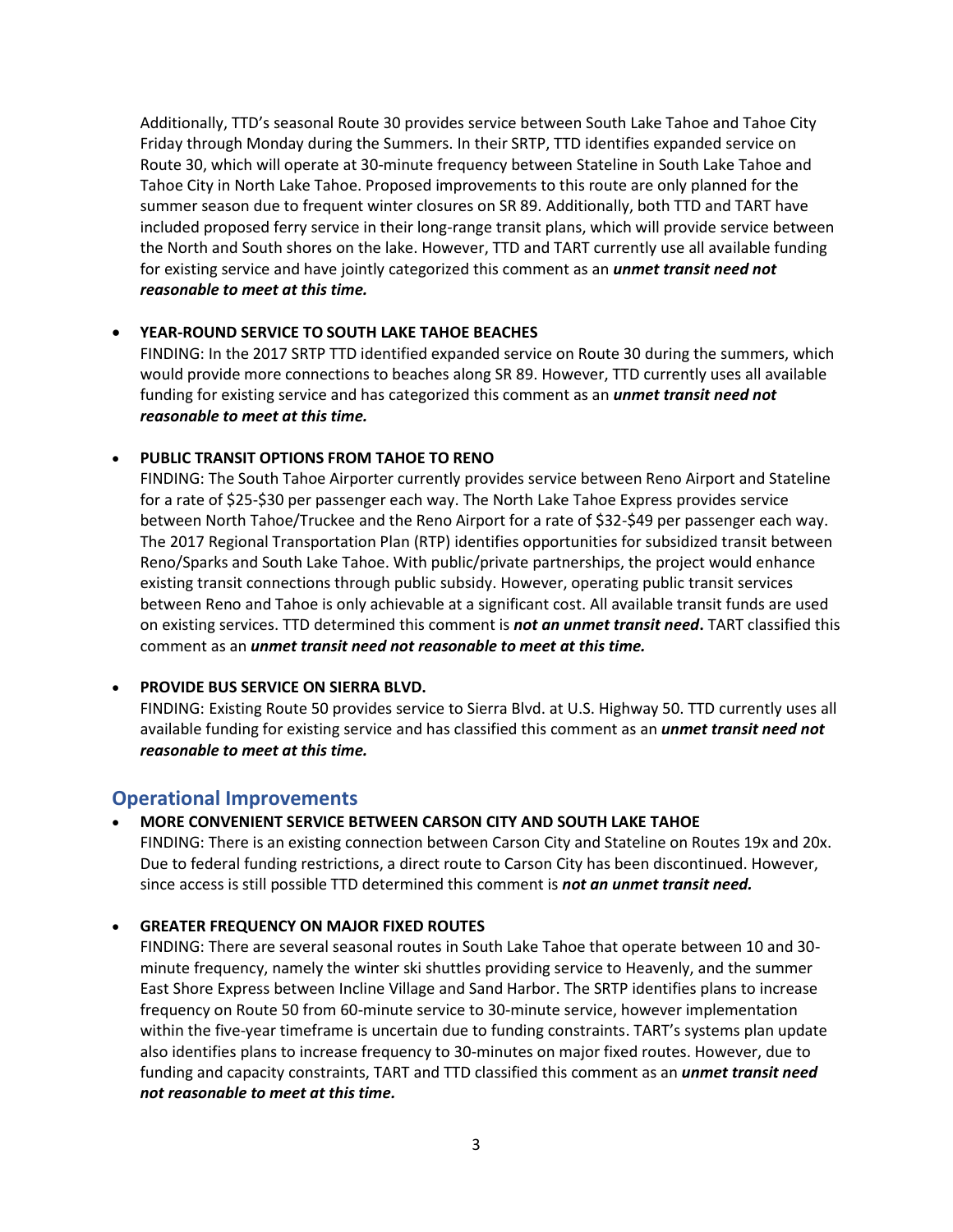#### • **ADD MORE BIKE STORAGE TO BUSES**

FINDING: TTD's entire active fleet is equipped with two-position bike racks. Additionally, TTD will purchase a bike trailer for Route 23, which will be piloted in the Summer of 2018. TTD determined this comment is *not an unmet transit need.*

#### • **ADD CREDIT CARD PAYMENT OPTIONS ON BUSES**

FINDING: GFI farebox technology, which is the system used on all TTD and TART buses, is not currently equipped to accept credit card payments. Investing in new technology would be expensive and is not a priority because Tahoe Region partners are actively pursuing funding mechanisms to provide free-to-the-user transit, in which case, new farebox technology would not be necessary. TTD determined this is *not an unmet transit need***.**

#### • **PROVIDE CHEAPER TRANSIT OPTIONS, PARTICULARLY FOR DEMAND RESPONSE USERS**

FINDING: The 2017 RTP identifies short-term plans to provide free-to-the-user transit on public transit routes. Transit operators will need to secure additional funding before they are able to offer free transit beyond existing free services, such as TTD's winter shuttles and TART's free night rider service. Currently, demand response door-to-door services are offered to eligible riders for a \$3 fare one way. This rate is very typical for demand response services nationwide. The North Tahoe Truckee Transport (NTTT) program is a free service for seniors that is funded by special grants and offered in partnership by TTD and the Town of Truckee. However, this free service is limited to four trips per month, and it is expensive to operate and unsustainable long-term. This comment is *not an unmet transit need.*

• **INCREASE THE SPAN OF SERVICE BETWEEN TAHOE CITY AND TRUCKEE TO ACCOMMODATE A NORMAL 8 – 5 WORKING SCHEDULE**

FINDING: Currently, the earliest bus arrives in Truckee at 8:10 AM and the last bus leaves Truckee at 4:50 PM. Placer County and the Town of Truckee are aware of this shortcoming of the current schedule. All available funding is used on the existing level of service, however, increasing the service span does have potential for adequate ridership and is being referred to Placer County and Nevada County Transportation Commission (NCTC) for further study and coordination. Due to current funding constraints, TART has classified this comment as an *unmet transit need not reasonable to meet at this time.*

## **Comments from the Public Hearing**

#### • **UNMET TRANSIT NEEDS AND SERVICE IMPLEMENTATION BY TRANSIT OPERATORS ARE CONSTRAINED BY LACK OF FUNDING**

At the December 8<sup>th</sup> TTC board meeting, the majority of identified unmet transit needs were categorized as unreasonable to meet due to funding constraints. Members of the TTC board, who are also members of the TTD board, expressed frustration with lack of funding and suggested the TTD draft a resolution to present to the TRPA Governing Board, which will ask for collaborative problem solving to identify additional funding sources.

• **LACK OF SPECIALIZED TRANSPORTATION SERVICES IN NORTH LAKE TAHOE** According to a comment received via email, there is a growing population of physically and developmentally disabled persons who cannot safely access fixed route transit to Truckee on their own. Many of these people will be attending the Choices day program in Truckee and need access to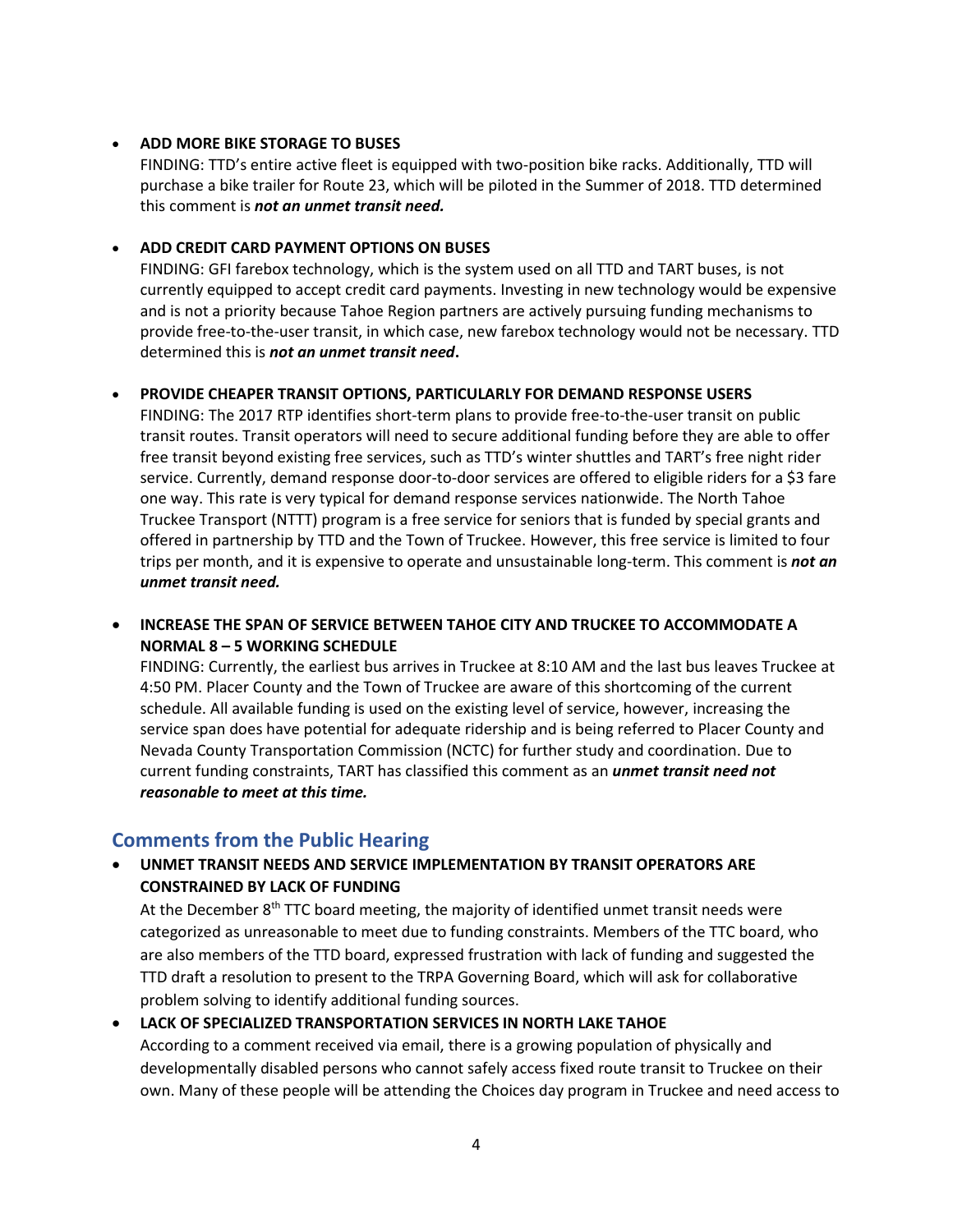transportation daily. TART currently contracts with a private taxi service to subsidize ADA rides within three-quarter miles of regular fixed route service. However, this is not convenient on a daily basis and does not cover the entire geography of users who need access to ADA transportation.

### **TRPA Analysis and Recommendations**

Feedback from the survey, workshop events, and analysis of comments resulted in several notable findings. Following a thorough review of operator analysis and recommendations, and after consulting with the SSTAC, TRPA staff recommends the following to TTD and TART:

## **Recommendations for the Tahoe Transportation District (TTD):**

- TRPA recommends TTD support prioritizing funding to begin implementing proposed service on Route 54 to Meyers within the next five years as stated in their SRTP.
- TRPA recommends TTD and private partners investigate micro transit service during peak summer months to connect users to South Shore beaches from park-and-ride locations.
- TRPA recommends TTD continue to partner with Carson Area Metropolitan Planning Organization (CAMPO) and Washoe Regional Transportation Commission (RTC) to provide options such as vanpool, or on-demand micro transit to provide alternative service connections between Carson City and South Lake Tahoe.
- TRPA recommends TTD support implementing proposed 30-minute frequency on year-round fixed routes within the next five years as stated in their SRTP.
- TRPA recommends TTD and public/private partners continue to invest in bicycle trailers and threeposition bike racks to offer additional space for bikers on transit.

## **Recommendations for Tahoe Truckee Area Regional Transit (TART):**

• TRPA recommends TART continue partnering with Truckee North Tahoe Transportation Management Association (TNT/TMA), the Town of Truckee, and Washoe RTC to research options such as vanpool, or on-demand micro transit to provide public transit options between North Tahoe and Reno.

## **Recommendations for the TTD and TART:**

- TRPA recommends TTD and TART partner to continue supporting the proposed ferry service, or explore alternative transit options, such as vanpool or micro transit, to connect North Shore and South Shore and offer inter-regional transit service all week in the summers and throughout the year on both the West and East shores.
- TRPA recommends Tahoe transit partners research options to redistribute paratransit and demandresponse funds to organizations that serve special needs populations, or micro transit providers to provide more sustainable transportation services for seniors, individuals with disabilities, and persons of limited means.

The unmet transit needs process is ongoing and TRPA will continue to coordinate with transit agencies, private organizations, the SSTAC, and the public to solicit, identify, and address transportation needs. The unmet transit needs will be taken into consideration during future transportation planning. TRPA will continue to allocate all TDA funds only to public transportation planning and operations until all reasonable to meet transit needs are met.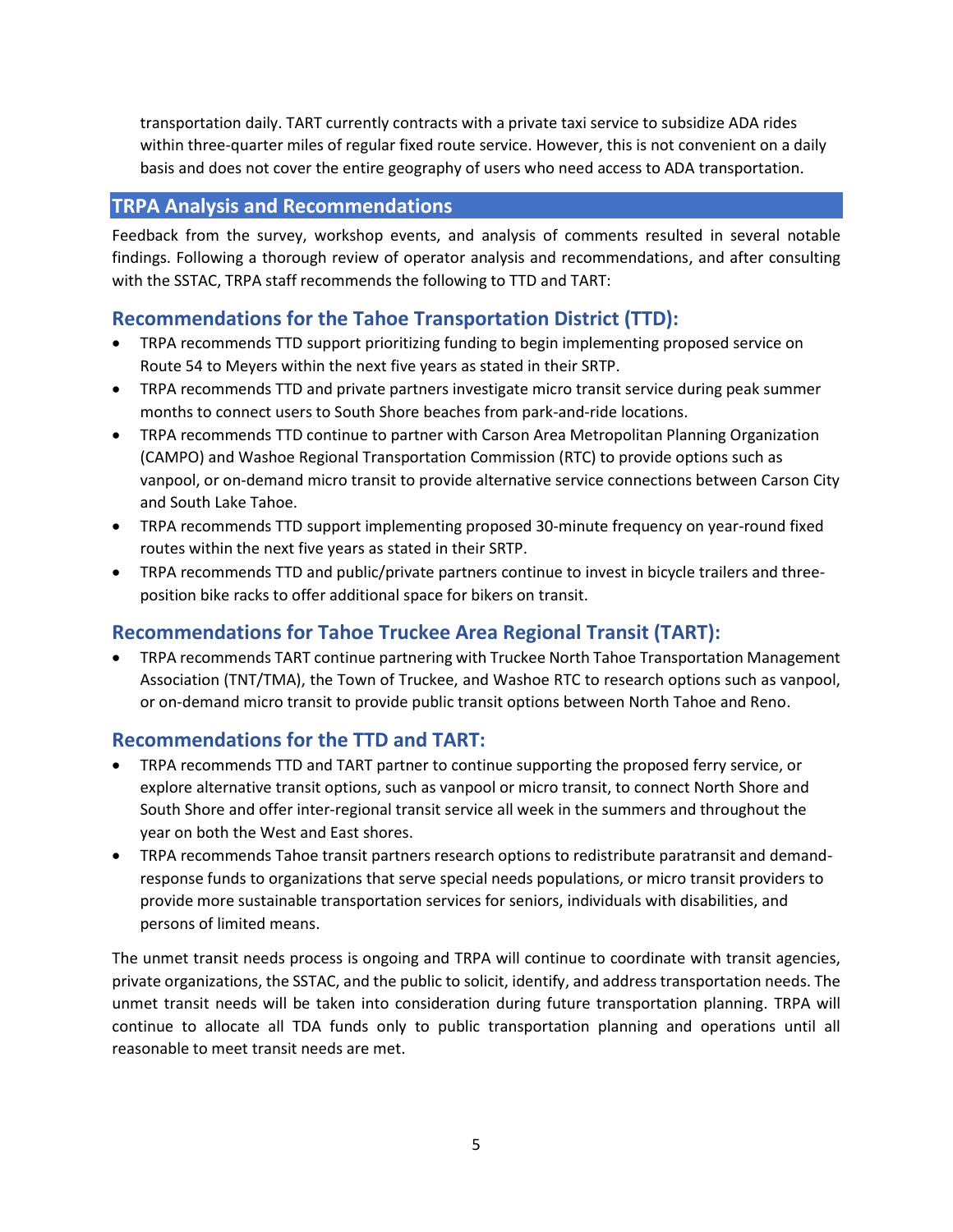## **Attachment A: Operator Analysis and Recommendations Table**

| County<br>(Zip Code)           | Which public<br>transit routes<br>do you<br>typically ride?            | Which trips would you<br>like to make using<br>transit that you<br>cannot make now?                                                                                                                                                                                                                                      | Do you have additional<br>transit needs that are not<br>being met?                                                                                                                                                                                                    | <b>Analysis</b>                                                                                                                                                                                                                                                                                                                                                                                                                                                                                                            | Recommendation                                                |
|--------------------------------|------------------------------------------------------------------------|--------------------------------------------------------------------------------------------------------------------------------------------------------------------------------------------------------------------------------------------------------------------------------------------------------------------------|-----------------------------------------------------------------------------------------------------------------------------------------------------------------------------------------------------------------------------------------------------------------------|----------------------------------------------------------------------------------------------------------------------------------------------------------------------------------------------------------------------------------------------------------------------------------------------------------------------------------------------------------------------------------------------------------------------------------------------------------------------------------------------------------------------------|---------------------------------------------------------------|
| El Dorado<br>County<br>(96150) | Demand-<br>Response<br><b>Services</b>                                 | Starting point: 2540<br>Fountain Ave @ Sierra<br>Blvd., SLT<br>Destination: Camp<br>Richardson, Valhalla,<br>Baldwin Beach, The "Y",<br>Meyers, SLT Senior<br>Center, Stateline, Douglas<br>Senior Center & Zephyr<br>Cove, etc.<br>Time of day: All<br>Purpose of trip: Shopping<br>and Senior meals, social<br>events. | My house is 13 blocks away<br>from the nearest bus-stop,<br>and I cannot walk that far (I<br>am 72 with a bad hip). I would<br>like to have the option to take<br>the bus, but I would have to<br>drive to Hwy 50 @ Sierra<br>Blvd, and there is no place to<br>park. | Seniors over 60 are eligible to<br>use TTD's demand response<br>shuttle, which provides door-to-<br>door service when eligible users<br>make a 24-hour reservation.<br>Providing fixed-route service on<br>Sierra Blvd. is not currently<br>feasible due to funding<br>constraints. Additionally, TTD<br>does not control parking at U.S.<br>Highway 50 and Sierra Blvd.,<br>therefore, TRPA will relay the<br>need for more park-and-ride<br>opportunities to the City of<br>South Lake Tahoe and<br>partnering agencies. | Not an unmet<br>transit need.                                 |
| El Dorado<br>County<br>(96150) |                                                                        | <b>Starting point: Meyers</b><br>Destination: SLT,<br>Stateline, etc.<br>Time of day: Anytime<br>Purpose of trip: Social                                                                                                                                                                                                 | No, would just like service<br>from the Meyers area again.                                                                                                                                                                                                            | The recently adopted SRTP<br>identifies service restoration to<br>Meyers pending resources. At<br>this time, TTD uses all available<br>funding for existing service<br>provision.                                                                                                                                                                                                                                                                                                                                          | Unmet transit need<br>not reasonable to<br>meet at this time. |
| Placer<br>County<br>(96143)    | <b>TART Mainline</b><br>TART Highway<br>267<br><b>TART Night Rider</b> | <b>Starting point: Incline</b><br>village<br>Destination: South lake<br>Tahoe<br>Time of day: Noon<br>Purpose of trip: Business                                                                                                                                                                                          | Yes, it's too expensive. It<br>should be free.                                                                                                                                                                                                                        | Incline Village is out of the<br>jurisdiction of Placer County,<br>however through interlocal<br>agreements TART is able to<br>serve Incline Village residents<br>with existing resources. Free-to-<br>the user transit is being                                                                                                                                                                                                                                                                                           | Not an unmet<br>transit need.                                 |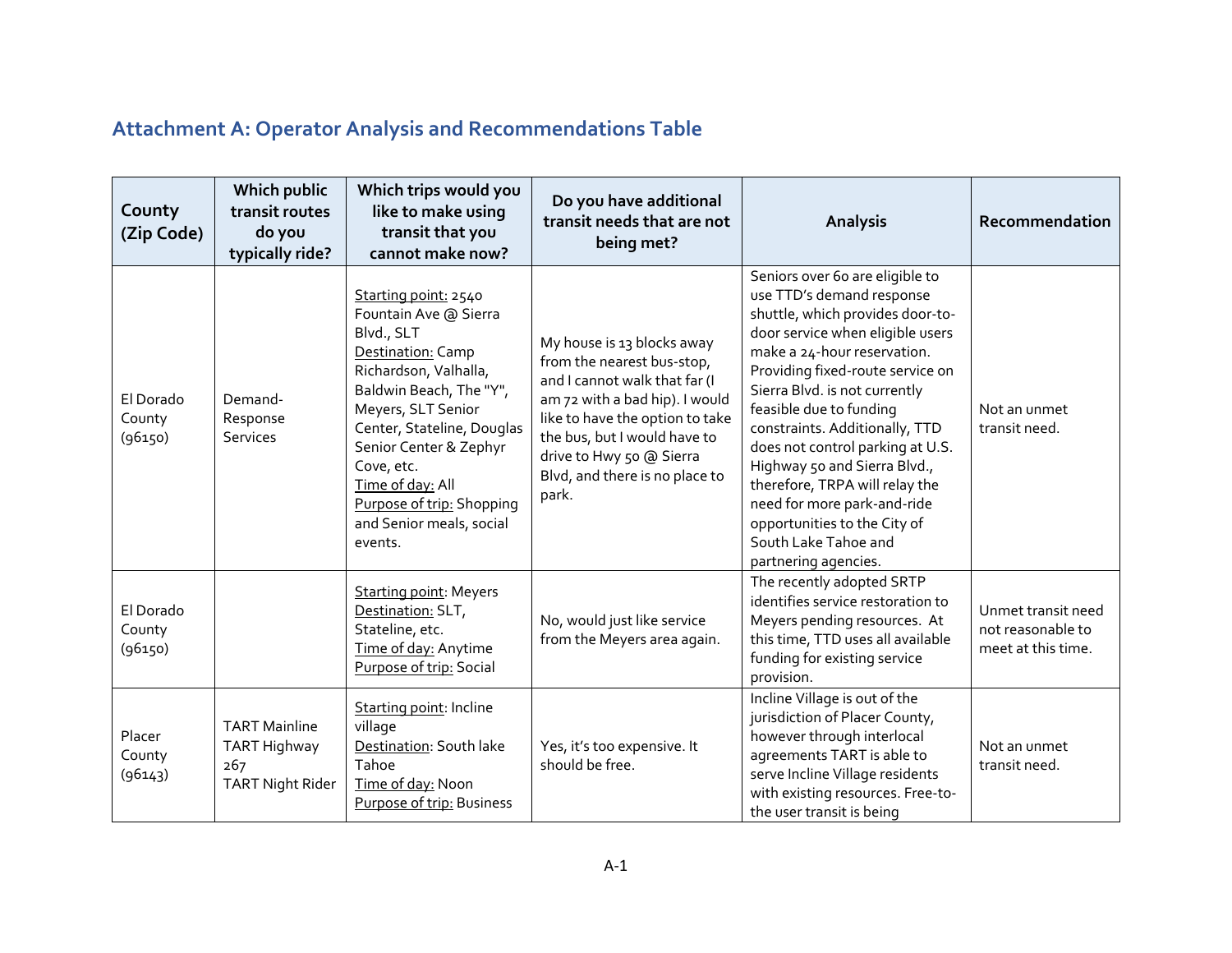| County<br>(Zip Code)           | <b>Which public</b><br>transit routes<br>do you<br>typically ride?     | Which trips would you<br>like to make using<br>transit that you<br>cannot make now?                                                                                       | Do you have additional<br>transit needs that are not<br>being met?                                                     | <b>Analysis</b>                                                                                                                                                                                                                                                                                                                                                                                                                                                                                       | Recommendation                |
|--------------------------------|------------------------------------------------------------------------|---------------------------------------------------------------------------------------------------------------------------------------------------------------------------|------------------------------------------------------------------------------------------------------------------------|-------------------------------------------------------------------------------------------------------------------------------------------------------------------------------------------------------------------------------------------------------------------------------------------------------------------------------------------------------------------------------------------------------------------------------------------------------------------------------------------------------|-------------------------------|
|                                |                                                                        |                                                                                                                                                                           |                                                                                                                        | considered for future years.<br>Currently, fares pay for<br>anywhere from 10% to 20% of<br>operating costs and are an<br>essential part of the annual<br>operating budget to be able to<br>provide service.                                                                                                                                                                                                                                                                                           |                               |
| El Dorado<br>County<br>(96150) | TTD Route 50                                                           |                                                                                                                                                                           | More bike racks.                                                                                                       | Two-position bike racks are<br>provided on all active fleet. TTD<br>will be purchasing a bicycle<br>trailer for added capacity to<br>Route 23.                                                                                                                                                                                                                                                                                                                                                        | Not an unmet<br>transit need. |
| El Dorado<br>County<br>(96150) | <b>TTD Winter Ski</b><br>Shuttles                                      |                                                                                                                                                                           | Tahoe should concentrate on<br>providing city services 1st.<br>After that then move to the<br>County.                  | TTD is focusing on service<br>expansion efforts in both the<br>City and the County                                                                                                                                                                                                                                                                                                                                                                                                                    | Not an unmet<br>transit need. |
| Washoe<br>County<br>(89451)    | <b>TART Mainline</b><br>TART Highway<br>267<br><b>TART Night Rider</b> | Starting point: Downtown<br>Incline/Hyatt<br>Destination: Tahoe City<br>Time of day: 9pm<br>Purpose of trip: Attend<br><b>Social Activities across</b><br>the North Shore | Unable to find designated and<br>secure Park and Ride<br>locations specific to TART<br>service within Incline Village. | TART recommends parking in a<br>publicly accessible parking lot<br>such as the Hyatt, the Sierra<br>Nevada College parking lot or a<br>shopping center adjacent to one<br>of the TART stops and walking to<br>the TART bus stop. Parking<br>curbside is also an option in<br>some cases where a TART bus<br>stop is within a close walking<br>distance. There is also a park-<br>and-ride lot at the old Incline<br>Elementary school that is served<br>directly by the Summer East<br>Shore Express. | Not an unmet<br>transit need. |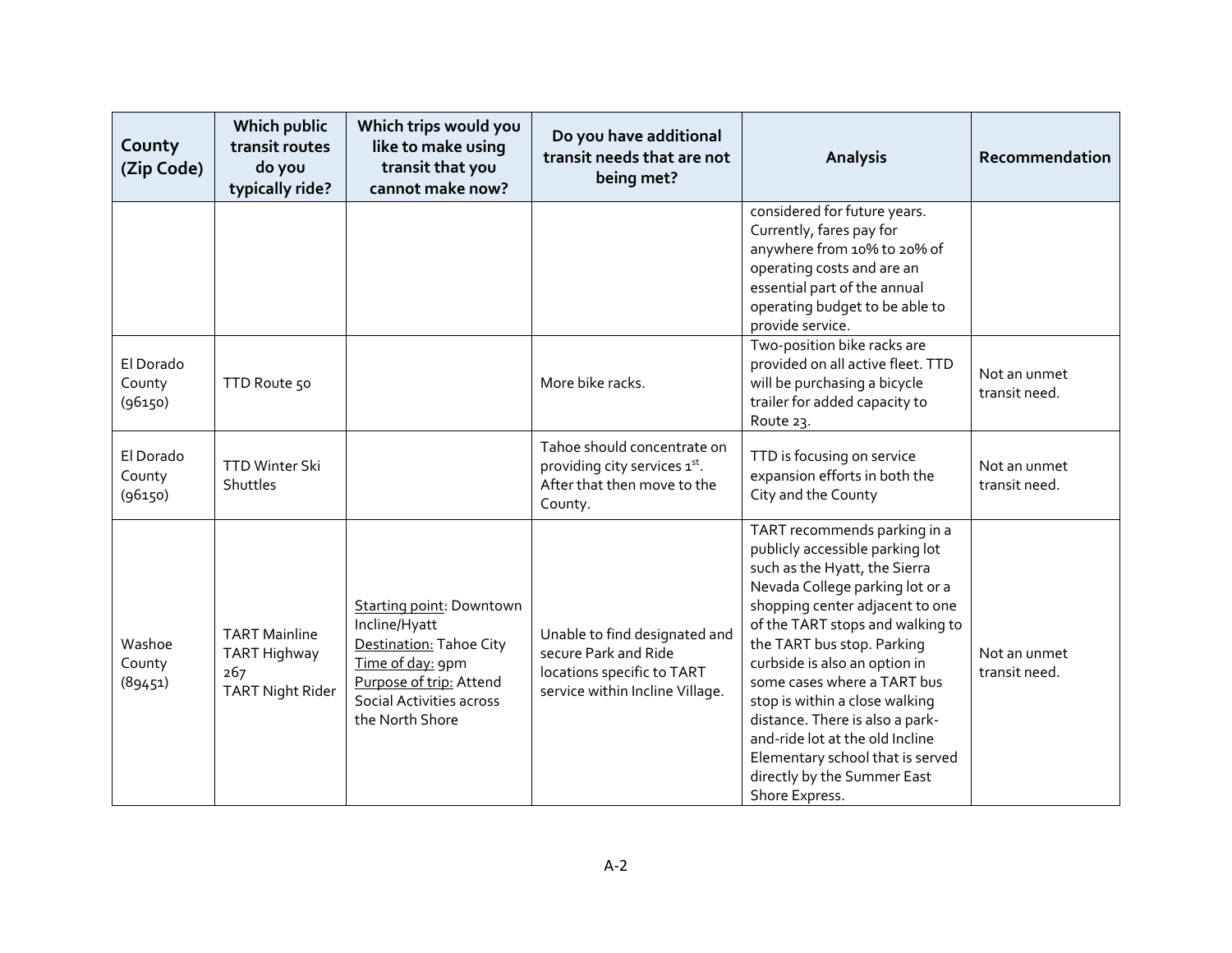| County<br>(Zip Code)           | <b>Which public</b><br>transit routes<br>do you<br>typically ride? | Which trips would you<br>like to make using<br>transit that you<br>cannot make now?                                                                                                                                                                       | Do you have additional<br>transit needs that are not<br>being met?                                                                             | Analysis                                                                                                                                                                                                                                                                           | Recommendation                                                |
|--------------------------------|--------------------------------------------------------------------|-----------------------------------------------------------------------------------------------------------------------------------------------------------------------------------------------------------------------------------------------------------|------------------------------------------------------------------------------------------------------------------------------------------------|------------------------------------------------------------------------------------------------------------------------------------------------------------------------------------------------------------------------------------------------------------------------------------|---------------------------------------------------------------|
| Douglas<br>County<br>(89460)   | TTD Winter Ski<br>Shuttles<br>TART Highway<br>267                  | <b>Starting point: Carson</b><br>Valley<br>Destination: Stateline &<br>South Tahoe<br>Time of day: all times<br>Purpose of trip:<br>Recreation                                                                                                            | Poor / infrequent service from<br>outside the basin requires<br>driving up Kingsbury grade.<br>Bike racks on existing buses<br>are inadequate. | Two Comments: 1) Service from<br>outside the basin exists in TTD's<br>Routes 19x and 20x though<br>transfers are required to access<br>Carson City or Reno; 2) All TTD's<br>operational fleet are equipped<br>with bike racks to hold 2 bikes at<br>one time.                      | Not an unmet<br>transit need.                                 |
| El Dorado<br>County<br>(96150) | TTD Route 23<br>TTD Route 20X<br><b>TTD Winter Ski</b><br>Shuttles | <b>Starting point: Transfer</b><br>center<br>Destination: Carson<br>Time of day: Mornings<br>and afternoons<br>Purpose of trip: Medical,<br>shopping                                                                                                      |                                                                                                                                                | Connections to Carson City exist<br>through Routes 19x and 20x,<br>though a transfer is required.                                                                                                                                                                                  | Not an unmet<br>transit need.                                 |
| El Dorado<br>County<br>(96150) | TTD Route 50<br>TTD Route 53                                       | <b>Starting point: South</b><br>Lake Tahoe<br>Destination: North Lake<br>Tahoe<br>Time of day: 2 am<br>Purpose of trip:<br>Transportation after<br>concerts/events from<br>North to South Shore so<br>locals don't have to get<br>over priced hotel rooms | I would like a bus to go to<br>Meyers and after the hour of<br>11 pm. Also, buses need to<br>make stops more frequently -<br>every 15 minutes. | The recently adopted SRTP<br>identifies service restoration to<br>Meyers pending resources. The<br>SRTP also discusses plans to<br>increase frequency on Route 50<br>to 30 minutes. However, at this<br>time, TTD uses all available<br>funding for existing service<br>provision. | Unmet transit need<br>not reasonable to<br>meet at this time. |
| Placer<br>County<br>(96145)    | <b>TART Mainline</b><br><b>TART Highway</b><br>89                  | <b>Starting point: Sugar Pine</b><br><b>Point State Park</b><br>Destination: Dollar Point,<br><b>Tahoe City</b><br>Time of day: Evening<br>Purpose of trip: Return<br>home after 6 pm                                                                     | Ability to commute for work<br>to South Lake Tahoe for<br>meetings and return.                                                                 | Placer County is currently<br>spending 100% of available<br>transit funds on the existing level<br>of service. The TART night<br>service travels as far as Tahoma<br>Post Office. The last drop-off is<br>at 9:00 PM in the Spring and Fall,                                       | Unmet transit need<br>not reasonable to<br>meet at this time. |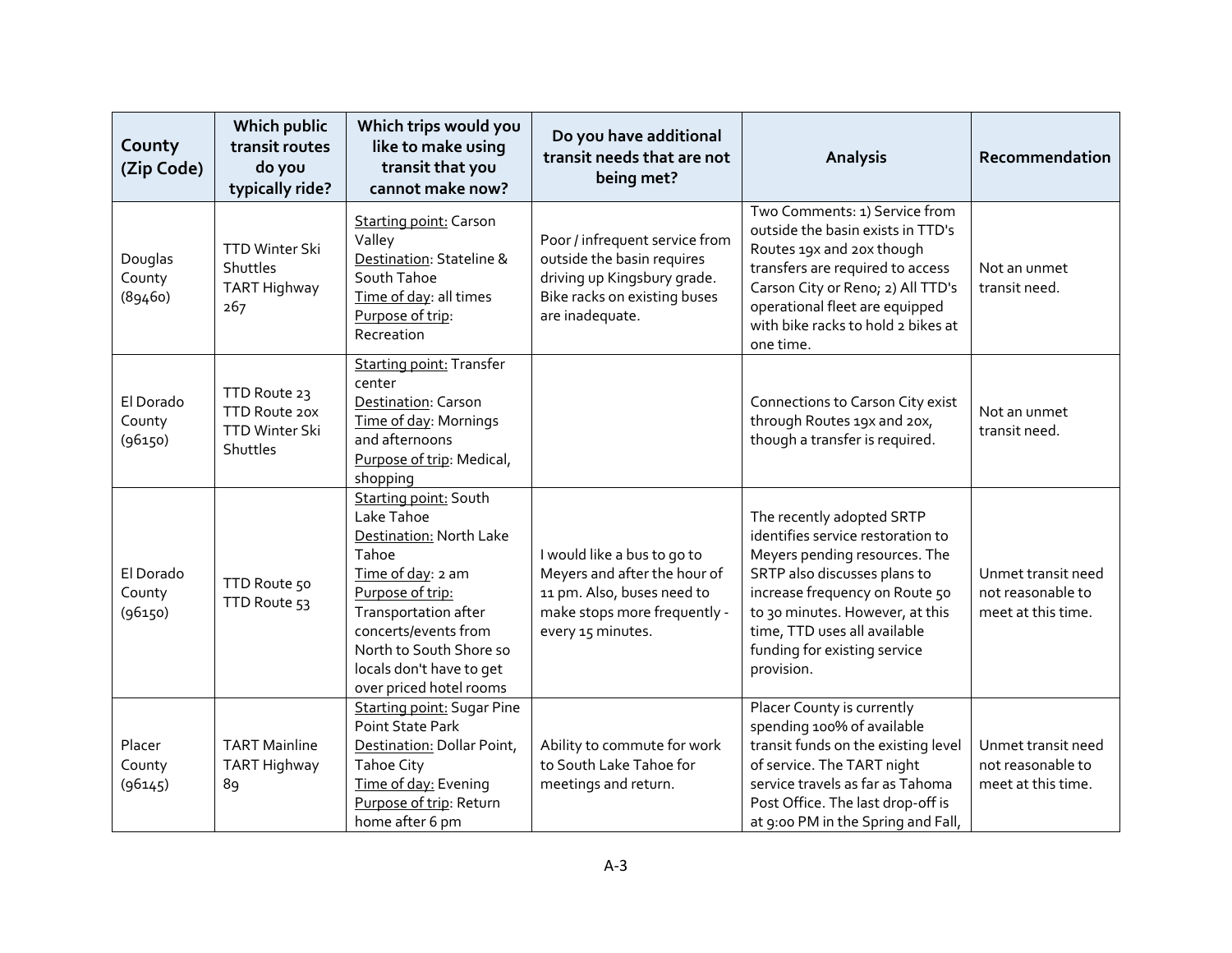| County<br>(Zip Code)           | Which public<br>transit routes<br>do you<br>typically ride? | Which trips would you<br>like to make using<br>transit that you<br>cannot make now?                                                                                                                                                                                                      | Do you have additional<br>transit needs that are not<br>being met?                                                                                                                                                                                                               | Analysis                                                                                                                                                                                                                                                                                                                                                              | Recommendation                                                |
|--------------------------------|-------------------------------------------------------------|------------------------------------------------------------------------------------------------------------------------------------------------------------------------------------------------------------------------------------------------------------------------------------------|----------------------------------------------------------------------------------------------------------------------------------------------------------------------------------------------------------------------------------------------------------------------------------|-----------------------------------------------------------------------------------------------------------------------------------------------------------------------------------------------------------------------------------------------------------------------------------------------------------------------------------------------------------------------|---------------------------------------------------------------|
|                                |                                                             |                                                                                                                                                                                                                                                                                          |                                                                                                                                                                                                                                                                                  | and 1:00 AM in the Winter and<br>Summer. Currently there are no<br>plans or additional funds to<br>extend service south of Tahoma<br>to Sugar Pine.                                                                                                                                                                                                                   |                                                               |
| Placer<br>County<br>(96161)    | <b>TART Highway</b><br>89<br>TART Highway<br>267            | <b>Starting point: Tahoe City</b><br>Destination: Truckee<br>Time of day: After 5pm<br>Purpose of trip: Get home<br>from work. Currently, the<br>last bus between Truckee<br>and TC leaves at 4:50,<br>which makes it<br>challenging to take to<br>work when you have to<br>work past 5! | YES! Would like to see earlier<br>service and later service<br>between Truckee and Tahoe<br>City. The earliest bus out of<br>Truckee leaves at 7:30 and<br>gets to TC at 8:15 and then<br>the last bus leaves TC at 4:50<br>making it impossible to work<br>a normal 8-5pm shift | Placer County and the Town of<br>Truckee are aware of this<br>shortcoming of the current<br>schedule. All available funds are<br>currently being spent on transit<br>services, however the Town and<br>County will coordinate to see if<br>additional funding can be made<br>available to provide one earlier<br>and one later run between Tahoe<br>City and Truckee. | Unmet transit need<br>not reasonable to<br>meet at this time. |
| El Dorado<br>County<br>(96150) |                                                             | <b>Starting point: Meyers</b><br>Destination: Anywhere<br>like Heavenly<br>Time of day: Weekends<br>Purpose of trip: Skiing                                                                                                                                                              | Meyers to the Y                                                                                                                                                                                                                                                                  | The recently adopted SRTP<br>identifies service restoration to<br>Meyers pending resources. At<br>this time, TTD uses all available<br>funding for existing service<br>provision.                                                                                                                                                                                     | Unmet transit need<br>not reasonable to<br>meet at this time. |
| El Dorado<br>County<br>(96150) |                                                             | <b>Starting point: Meyers</b><br>Destination: Lake Tahoe<br>Community College<br>Time of day: All times<br>Purpose of trip: Work                                                                                                                                                         | I teach at LTCC and I see<br>students walking, being late<br>to class, or coming an hour<br>early or waiting an hour<br>because the bus doesn't come<br>to LTCC frequently enough.                                                                                               | The recently adopted SRTP<br>identifies service restoration to<br>Meyers that also routes to LTCC<br>and increases frequency pending<br>resources. At this time, TTD<br>uses all available funding for<br>existing service provision.                                                                                                                                 | Unmet transit need<br>not reasonable to<br>meet at this time. |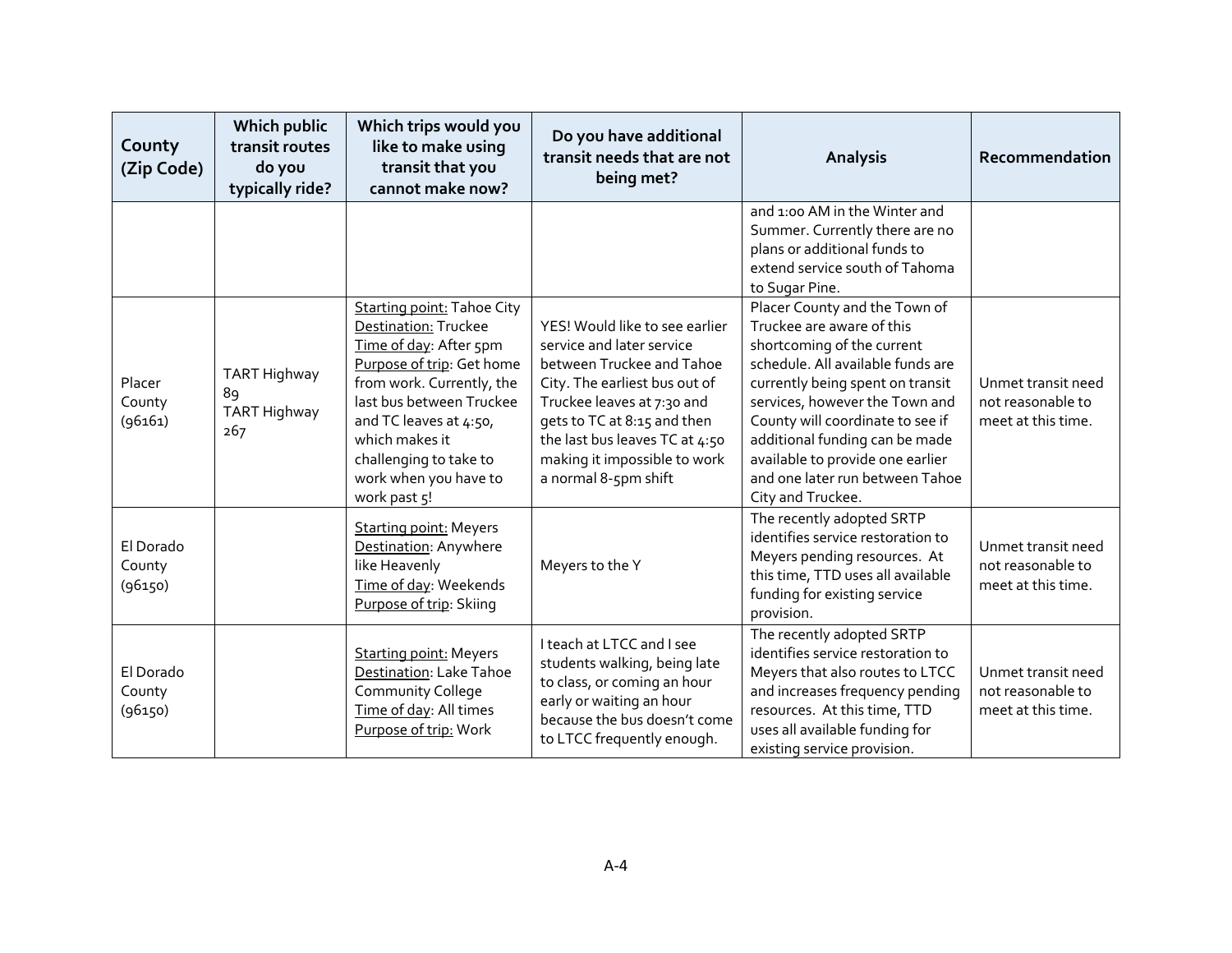| County<br>(Zip Code)           | Which public<br>transit routes<br>do you<br>typically ride? | Which trips would you<br>like to make using<br>transit that you<br>cannot make now?                                                     | Do you have additional<br>transit needs that are not<br>being met?                                                                                                                                      | <b>Analysis</b>                                                                                                                                                                                                                                                                                                                                                                                                                                     | Recommendation                                                |
|--------------------------------|-------------------------------------------------------------|-----------------------------------------------------------------------------------------------------------------------------------------|---------------------------------------------------------------------------------------------------------------------------------------------------------------------------------------------------------|-----------------------------------------------------------------------------------------------------------------------------------------------------------------------------------------------------------------------------------------------------------------------------------------------------------------------------------------------------------------------------------------------------------------------------------------------------|---------------------------------------------------------------|
| El Dorado<br>County<br>(96150) |                                                             | <b>Starting point: Pioneer</b><br>Trail<br>Destination: Sierra At<br>Tahoe<br>Time of day: 7 am and<br>5:30 PM<br>Purpose of trip: Work |                                                                                                                                                                                                         | The South Shore Shuttle is a free<br>transit service provided by<br>Sierra-at-Tahoe, which runs<br>from Stateline to Sierra-at-<br>Tahoe resort throughout the<br>winter. The first bus leaves<br>Stateline at 6:35 AM serving<br>Pioneer Trail and Meyers. The<br>last bus leaves the resort at 4:50<br>PM. TTD does not currently<br>provide service to Sierra-at-<br>Tahoe, but uses all available<br>funding for existing service<br>provision. | Unmet transit need<br>not reasonable to<br>meet at this time. |
| El Dorado<br>County<br>(96150) |                                                             |                                                                                                                                         | I really like buseshowever<br>there are few actual workable<br>schedules for many places (I<br>live in Christmas Valley) and<br>the costs and time it takes to<br>get a ride are a severe<br>deterrent. | The recently adopted SRTP<br>identifies service restoration to<br>Meyers pending resources. At<br>this time, TTD uses all available<br>funding for existing service<br>provision.                                                                                                                                                                                                                                                                   | Unmet transit need<br>not reasonable to<br>meet at this time. |
| El Dorado<br>County<br>(96150) |                                                             | Starting point: South lake<br>Tahoe<br>Destination: North Star<br>Time of day: Evening<br>Purpose of trip:<br>Occasional work           | Transit from south shore to<br>east shore and west shore and<br>north shore                                                                                                                             | TTD operates seasonal Summer<br>service to Tahoe City which<br>connects to TART. There are<br>currently no plans to provide<br>transit connections from South<br>Lake Tahoe to North Lake Tahoe<br>on the East Shore due to funding<br>constraints.                                                                                                                                                                                                 | Not an unmet<br>transit need.                                 |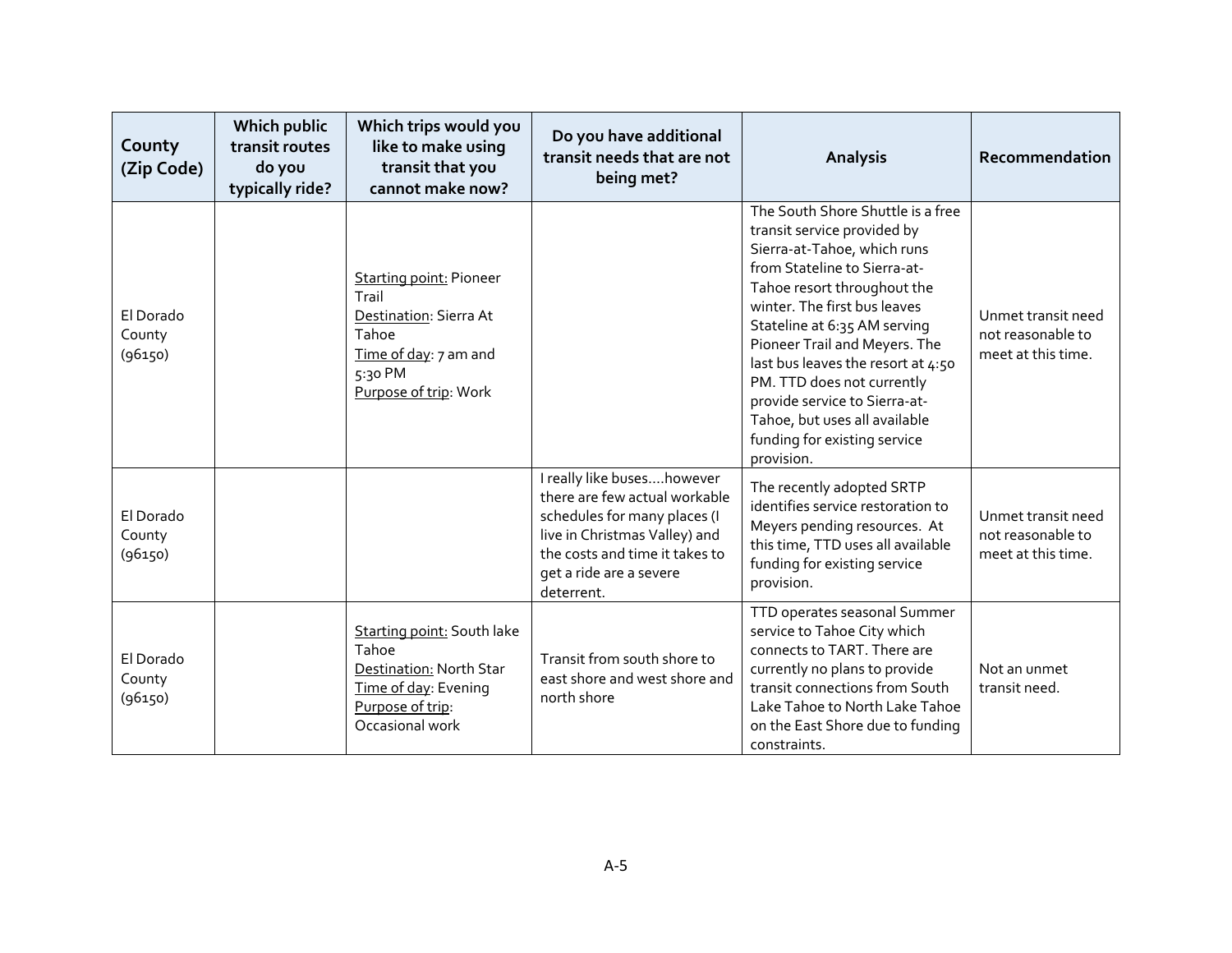| County<br>(Zip Code)           | Which public<br>transit routes<br>do you<br>typically ride?                                               | Which trips would you<br>like to make using<br>transit that you<br>cannot make now?                                                                                                                                                                                                                                                                                       | Do you have additional<br>transit needs that are not<br>being met?                                                                                                                                                                            | <b>Analysis</b>                                                                                                                                                                                                                                                                                                                                                | Recommendation                                                                               |
|--------------------------------|-----------------------------------------------------------------------------------------------------------|---------------------------------------------------------------------------------------------------------------------------------------------------------------------------------------------------------------------------------------------------------------------------------------------------------------------------------------------------------------------------|-----------------------------------------------------------------------------------------------------------------------------------------------------------------------------------------------------------------------------------------------|----------------------------------------------------------------------------------------------------------------------------------------------------------------------------------------------------------------------------------------------------------------------------------------------------------------------------------------------------------------|----------------------------------------------------------------------------------------------|
| El Dorado<br>County<br>(96150) |                                                                                                           | <b>Starting point: North</b><br>Upper Truckee/Lake<br>Tahoe Blvd Loop<br>Destination: Meyers, Y,<br>Stateline<br>Time of day: 7am-6pm<br>Purpose of trip: So I can<br>use public transit for work<br>and recreation.                                                                                                                                                      | I would love to have an airport<br>shuttle option that ran from<br>the Y to RNO airport.                                                                                                                                                      | 1) The recently adopted SRTP<br>identifies service restoration to<br>Meyers pending resources. At<br>this time, TTD uses all available<br>funding for existing service<br>provision. 2) There is existing<br>public transit service from the<br>South Y Transit Center to the<br>casino corridor where one could<br>connect with the South Tahoe<br>Airporter. | 1) Unmet transit<br>need not reasonable<br>to meet at this time.<br>2) Not an unmet<br>need. |
| El Dorado<br>County<br>(96150) | <b>TTD Seasonal</b><br>Route 30<br>(Emerald Bay<br>Trolley)<br><b>TTD Winter Ski</b><br>Shuttles          | <b>Starting point: Stateline</b><br>Area (Nevada/California)<br>Destination: Pope Beach,<br>Baldwin Beach, Camp<br>Richardson, Nevada<br>Beach, Round Hill Resort,<br>El Dorado Beach<br>Time of day: All Summer,<br>All Day gam - 7pm every<br>30 minutes<br>Purpose of trip: Beach<br>Activities for locals and<br>tourist, to reduce amount<br>of vehicles on the road | Stateline area to Emerald Bay<br>all summer once an hour back<br>and forth to reduce the<br>amount of vehicles on the<br>road. Can also combine to<br>beaches in route (El Dorado,<br>Pope, Baldwin, Camp<br>Richardson). 9:00am -<br>7:00am. | Route 30 provides service to<br>Emerald Bay from the South Y<br>Transit Center Friday through<br>Monday during the Summer.<br>TTD's SRTP identifies short-term<br>plans to extend this service to<br>Stateline and increase frequency<br>to 30 minutes. TTD uses all<br>available funding for existing<br>service provision.                                   | Unmet transit need<br>not reasonable to<br>meet at this time.                                |
| Carson City<br>(89703)         | TTD Route 50<br>TTD Route 19X<br>TTD Route 20X<br><b>TTD Seasonal</b><br>Route 28 (East<br>Shore Express) |                                                                                                                                                                                                                                                                                                                                                                           | Yes, I would like to propose to<br>get the route changed from<br>going Kingsbury Grade to<br>going up Spooner Summit<br>instead. Even if it's for the<br>winter it would be a lot safer!                                                      | Funding for this specific set of<br>circumstances is not currently<br>available due to federal funding<br>requirements.                                                                                                                                                                                                                                        | Unmet transit need<br>not reasonable to<br>meet at this time.                                |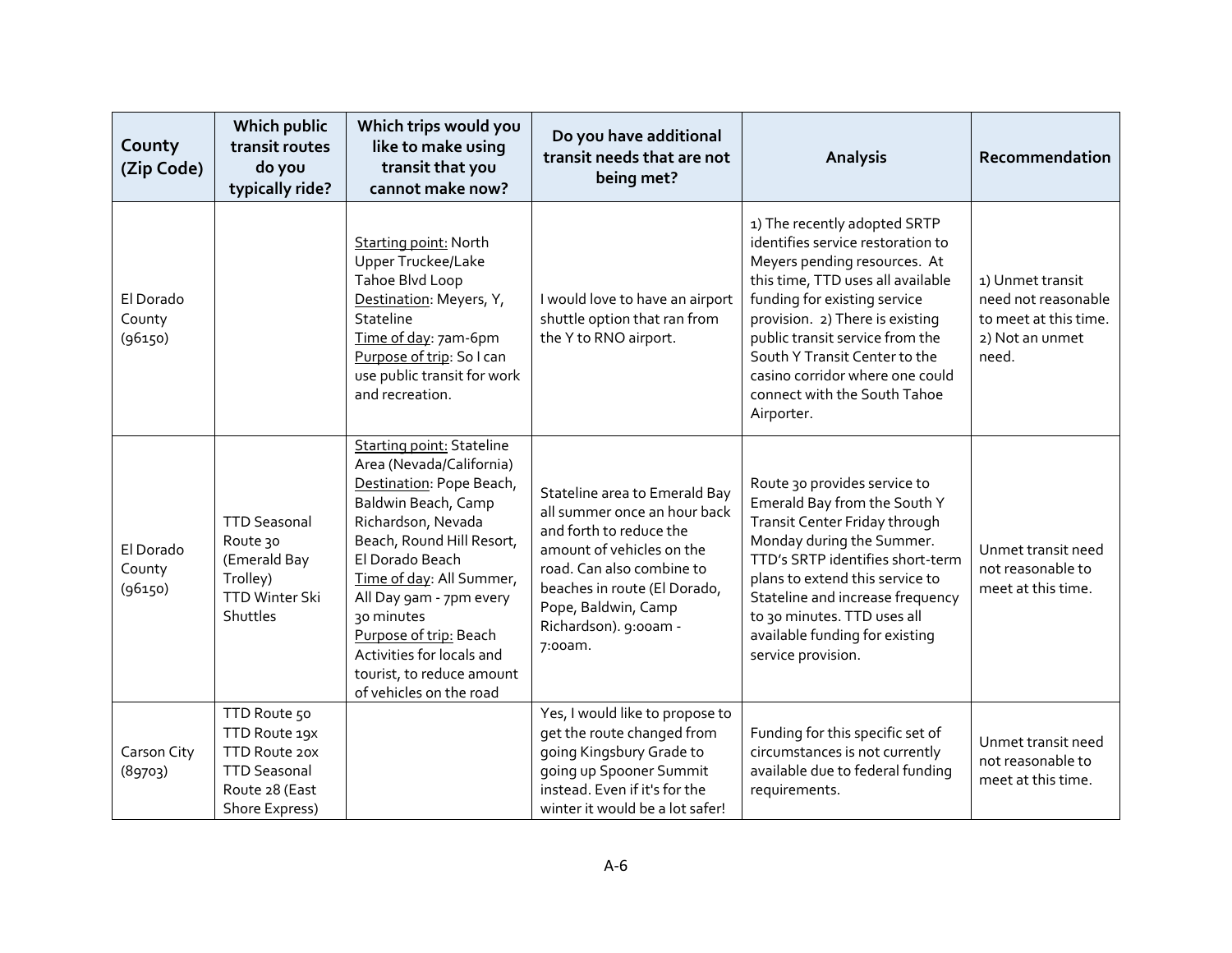| County<br>(Zip Code)           | Which public<br>transit routes<br>do you<br>typically ride?                 | Which trips would you<br>like to make using<br>transit that you<br>cannot make now?                                                                                        | Do you have additional<br>transit needs that are not<br>being met?                                                                              | Analysis                                                                                                                                                                                                                                                                                            | Recommendation                                                |
|--------------------------------|-----------------------------------------------------------------------------|----------------------------------------------------------------------------------------------------------------------------------------------------------------------------|-------------------------------------------------------------------------------------------------------------------------------------------------|-----------------------------------------------------------------------------------------------------------------------------------------------------------------------------------------------------------------------------------------------------------------------------------------------------|---------------------------------------------------------------|
| El Dorado<br>County<br>(96150) | <b>TTD Winter Ski</b><br>Shuttles                                           | <b>Starting point: Mewuk</b><br><b>Drive</b><br>Destination: 2501 Lake<br><b>Tahoe Blvd</b><br>Time of day: 8am<br>Purpose of trip: Work                                   |                                                                                                                                                 | The recently adopted SRTP<br>identifies service restoration to<br>Meyers pending resources. At<br>this time, TTD uses all available<br>funding for existing service<br>provision.                                                                                                                   | Unmet transit need<br>not reasonable to<br>meet at this time. |
| El Dorado<br>County<br>(96150) |                                                                             | Starting point: South<br>shore<br>Destination: North shore<br>Time of day:<br>Morning/afternoon<br>Purpose of trip: Leisure                                                |                                                                                                                                                 | TTD uses all available funding for<br>existing service provision.                                                                                                                                                                                                                                   | Unmet transit need<br>not reasonable to<br>meet at this time. |
| Placer<br>County<br>(96148)    | <b>TART Highway</b><br>89<br>TART Highway<br>267<br><b>TART Mainline</b>    | <b>Starting point: TART stop</b><br>Destination: Reno, South<br>Tahoe<br>Time of day: Mid-day<br>year-round<br>Purpose of trip: Medical<br>access and shopping             | Home to bus stop as not able<br>to walk the 4 blocks                                                                                            | Long distances make this<br>extended service only achievable<br>at a significant cost. These<br>connections are not included in<br>the TART systems plan and there<br>are no additional funds available<br>to provide this service.                                                                 | Unmet transit need<br>not reasonable to<br>meet at this time. |
| El Dorado<br>County<br>(96150) | TTD Route 50<br><b>TTD Seasonal</b><br>Route 30<br>(Emerald Bay<br>Trolley) | <b>Starting point: Anywhere</b><br>up Pioneer Trail<br>Destination: Stateline<br>and/or Meyers<br>Time of day: All day<br>Purpose of trip: Social<br>activities/recreation | The buses do not come<br>frequently enough and are<br>not reliable enough for me to<br>use them to get to work<br>although I wish that I could. | Riders can track TTD buses<br>through the Swiftly mobile app,<br>which provides real-time arrival<br>information. The recently<br>adopted SRTP identifies service<br>restoration to Meyers pending<br>resources. At this time, TTD<br>uses all available funding for<br>existing service provision. | Unmet transit need<br>not reasonable to<br>meet at this time. |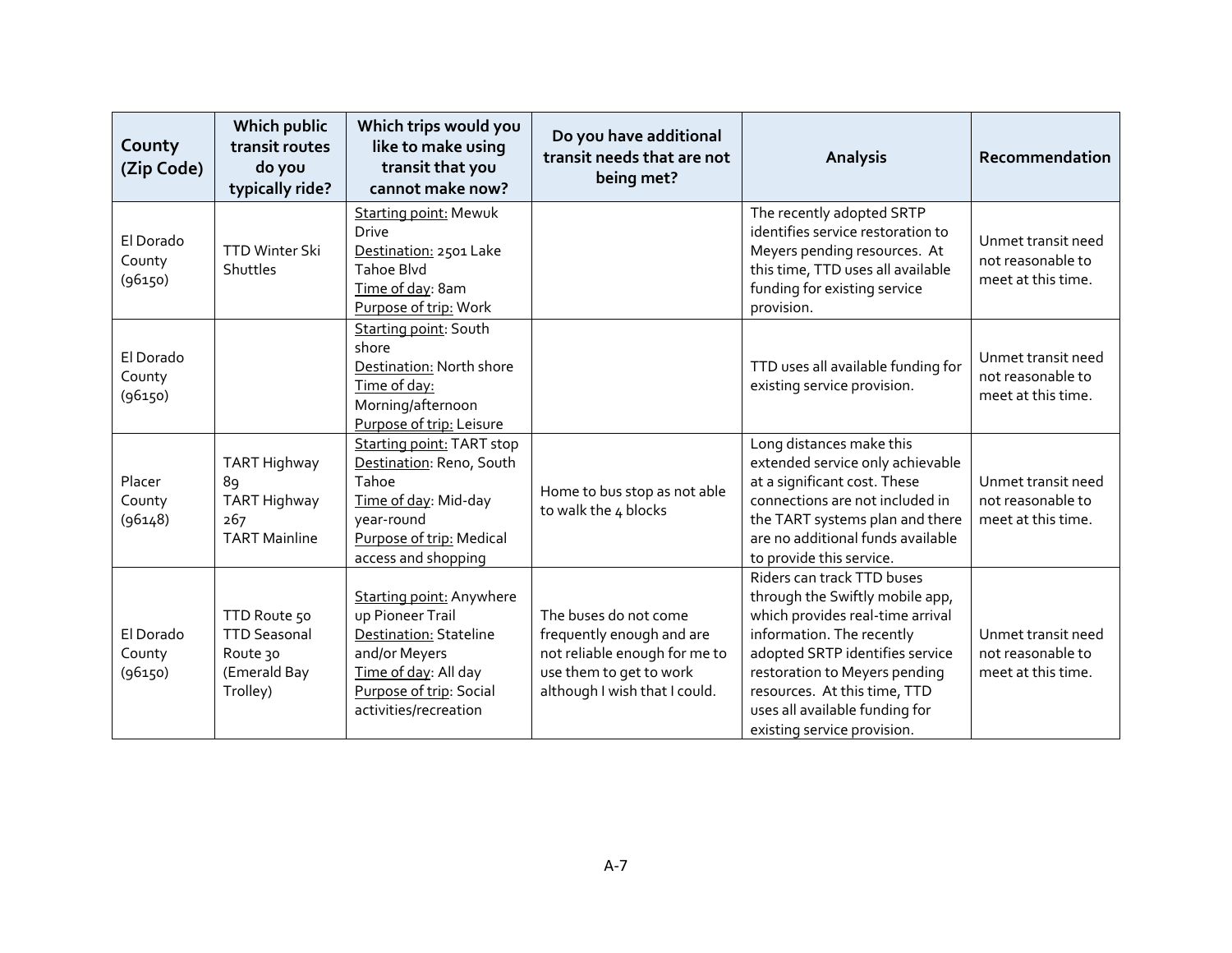| County<br>(Zip Code)           | Which public<br>transit routes<br>do you<br>typically ride?                                                              | Which trips would you<br>like to make using<br>transit that you<br>cannot make now?                                                                                           | Do you have additional<br>transit needs that are not<br>being met?                                                                                                                                                                                                                                                                                                                                                                                                                                                                                                                                                                                                                                                               | <b>Analysis</b>                                                                                                                                                                                                                                                        | Recommendation                                                |
|--------------------------------|--------------------------------------------------------------------------------------------------------------------------|-------------------------------------------------------------------------------------------------------------------------------------------------------------------------------|----------------------------------------------------------------------------------------------------------------------------------------------------------------------------------------------------------------------------------------------------------------------------------------------------------------------------------------------------------------------------------------------------------------------------------------------------------------------------------------------------------------------------------------------------------------------------------------------------------------------------------------------------------------------------------------------------------------------------------|------------------------------------------------------------------------------------------------------------------------------------------------------------------------------------------------------------------------------------------------------------------------|---------------------------------------------------------------|
| El Dorado<br>County<br>(96150) | TTD Route 50<br>TTD Route 53                                                                                             | Starting point: Sierra Blvd<br>and Highway 50<br>Destination: Emerald Bay<br>Time of day: Morning or<br>afternoon - especially in<br>winter<br>Purpose of trip:<br>Recreation | GPS TRACKING !!!! I just want<br>to know when it is coming,<br>accepting that it will hardly<br>ever be on time.<br>Also: TRANSFERS so it is not<br>so expensive to make<br>multiple stops or short trips.                                                                                                                                                                                                                                                                                                                                                                                                                                                                                                                       | 1) TTD uses all available funding<br>for existing service provision; 2)<br>Real-time GPS is available<br>through Swiftly; 3) Tahoe Region<br>partners are actively pursuing<br>funding mechanisms to provide<br>free-to-the-user transit,<br>including free transfers. | Unmet transit need<br>not reasonable to<br>meet at this time. |
| El Dorado<br>County<br>(96150) | TTD Route 50<br>TTD Route 53<br><b>TTD Seasonal</b><br>Route 30<br>(Emerald Bay<br>Trolley)<br><b>TART Highway</b><br>89 | Starting point: South<br>Shore<br>Destination: North Shore<br>Time of day: Current<br>times are OK, more days<br>needed<br>Purpose of trip: Work<br>commute                   | The seasonal west shore<br>services should be offered<br>year-round (as long as the<br>roads are open) and on some<br>weekdays. I would prefer if it<br>were available every day but<br>starting out with Fri-Mon<br>service would be a good start.<br>The Emerald Bay "Trolley"<br>section (between South shore<br>and Sugar Pine Point) is also a<br>crucial recreation link for<br>those who may be visiting (or<br>living) in South shore and<br>want to take advantage of the<br>awesome west shore bike<br>path but don't want to ride<br>around Emerald Bay because<br>it's dangerous. Having a bus<br>system connecting Camp Rich<br>to Sugar Pine Point with bike<br>racks available is (in my<br>opinion) a necessity. | Operational difficulties with<br>frequent SR 89 weather closures.<br>TTD uses all available funding for<br>existing service provision.                                                                                                                                 | Unmet transit need<br>not reasonable to<br>meet at this time. |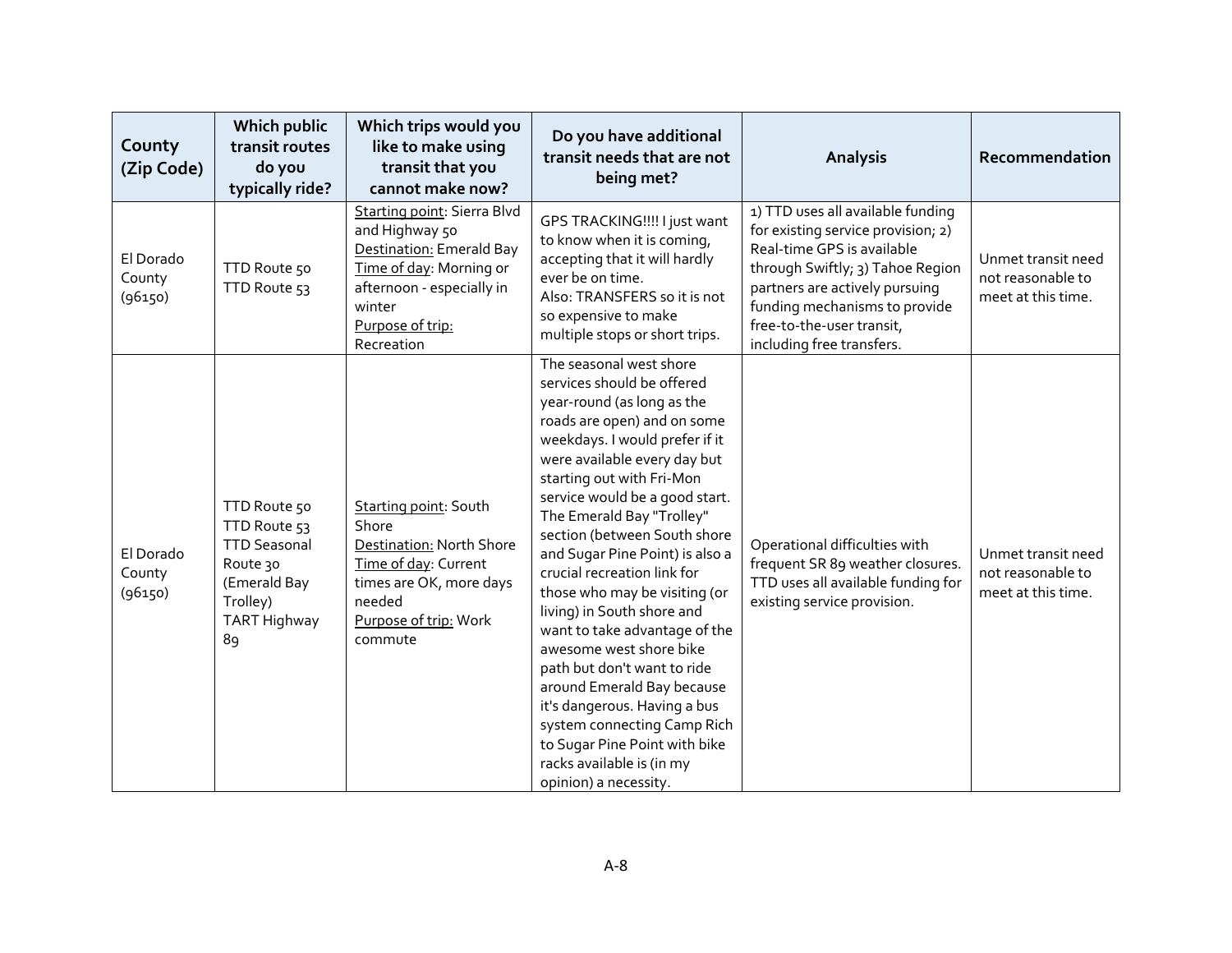| County<br>(Zip Code)         | Which public<br>transit routes<br>do you<br>typically ride?                                                                                              | Which trips would you<br>like to make using<br>transit that you<br>cannot make now?                                  | Do you have additional<br>transit needs that are not<br>being met?                                                                                                                                       | <b>Analysis</b>                                                                                                                                                                                                                                                            | Recommendation                                                   |
|------------------------------|----------------------------------------------------------------------------------------------------------------------------------------------------------|----------------------------------------------------------------------------------------------------------------------|----------------------------------------------------------------------------------------------------------------------------------------------------------------------------------------------------------|----------------------------------------------------------------------------------------------------------------------------------------------------------------------------------------------------------------------------------------------------------------------------|------------------------------------------------------------------|
| Placer<br>County<br>(96142)  | <b>TTD Seasonal</b><br>Route 30<br>(Emerald Bay<br>Trolley)<br><b>TTD Winter Ski</b><br>Shuttles<br><b>TART Highway</b><br>89<br><b>TART Night Rider</b> | Starting point: Tahoma<br>Destination: Kings Beach<br>and return<br>Time of day: Evening<br>Purpose of trip: Meeting |                                                                                                                                                                                                          | This service, with a transfer at<br>the Tahoe City Transit Center is<br>currently available until 9:00 PM<br>during the Spring and Fall and<br>until 1:00 AM in the Winter and<br>Summer.                                                                                  | Not an unmet<br>transit need.                                    |
| San<br>Francisco<br>(94110)  |                                                                                                                                                          | <b>Starting point: Casinos at</b><br>Stateline<br>Destination: State Parks                                           | Public outreach -<br>communicate options for<br>visitors so they are AWARE of<br>the transit options. Partner<br>with hotels to notify visitors<br>of the transit options when<br>they book their hotel. | TTD employs Transit<br>Information Officers at the Y and<br>Explore Tahoe. Transit materials<br>are regularly distributed to<br>hotels.                                                                                                                                    | Operational<br>Comments. Not an<br><b>Unmet Transit</b><br>Need. |
| Douglas<br>County<br>(89413) |                                                                                                                                                          | Starting point: South<br>Shore<br>Destination: Airport                                                               | Need cheaper airport shuttle                                                                                                                                                                             | Airport shuttle provided by<br>Amador Stagelines. Providing<br>public transit to airports is very<br>costly. The RTP identifies a<br>potential project where public<br>agencies could work with private<br>entities to subsidize some of the<br>cost for airport shuttles. | Not an unmet<br>transit need.                                    |
| Sacramento<br>(95841)        |                                                                                                                                                          | Starting point: Tahoe<br>Valley Campground<br><b>Destination: Stateline</b><br>Purpose of trip:<br>Sightseeing       |                                                                                                                                                                                                          | Tahoe Valley Campground is<br>within 1/2 mile of the South Y<br>Transit Center.                                                                                                                                                                                            | Not an unmet<br>transit need.                                    |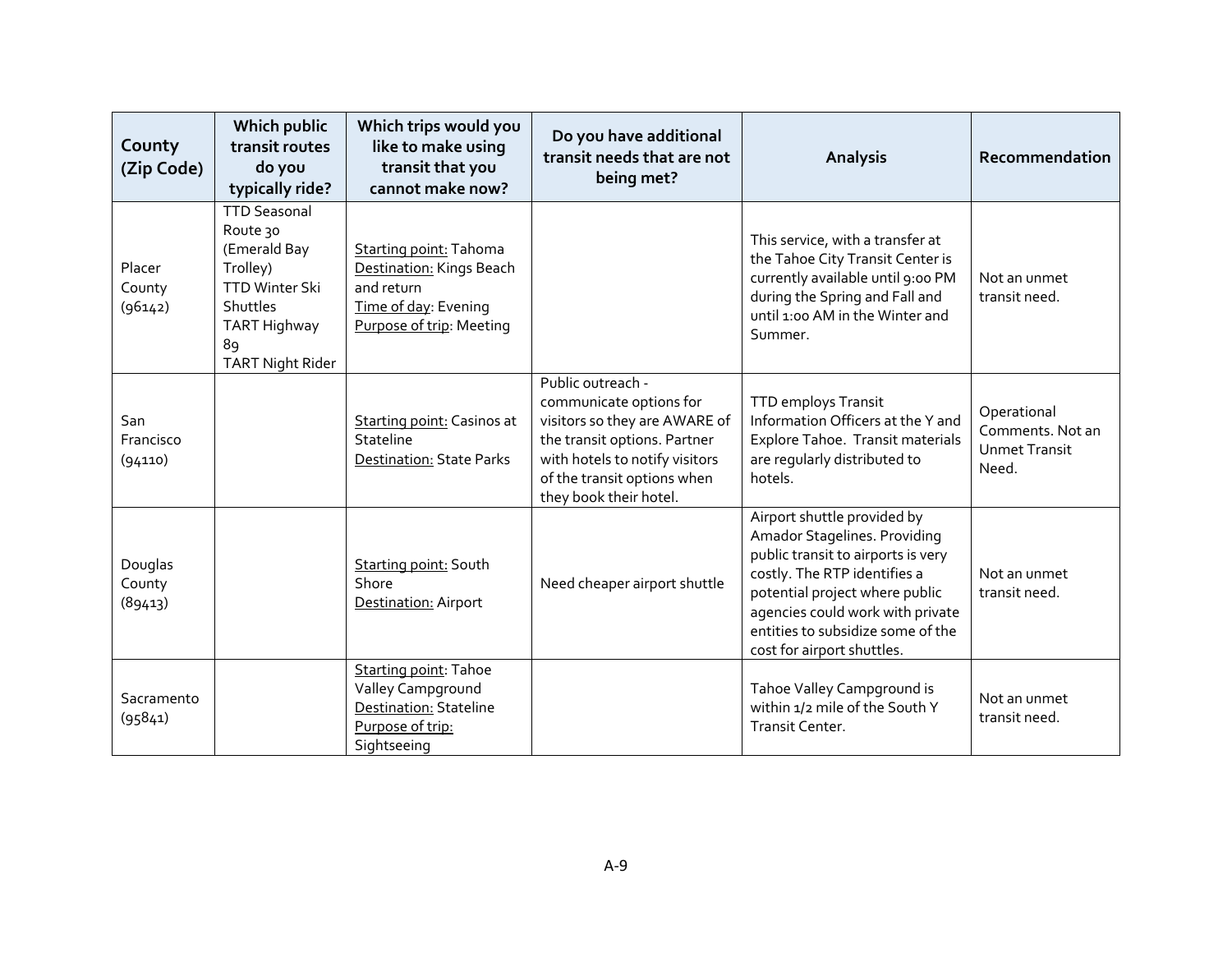| County<br>(Zip Code)           | Which public<br>transit routes<br>do you<br>typically ride? | Which trips would you<br>like to make using<br>transit that you<br>cannot make now? | Do you have additional<br>transit needs that are not<br>being met? | <b>Analysis</b>                                                                                                                                                                                                                                                                                                                                                                                            | Recommendation                                                |
|--------------------------------|-------------------------------------------------------------|-------------------------------------------------------------------------------------|--------------------------------------------------------------------|------------------------------------------------------------------------------------------------------------------------------------------------------------------------------------------------------------------------------------------------------------------------------------------------------------------------------------------------------------------------------------------------------------|---------------------------------------------------------------|
| El Dorado<br>County<br>(96150) | TTD Route 50<br>TTD Route 53                                |                                                                                     | More buses, more often, have<br>a credit card machine.             | TTD has identified plans to<br>increase frequency on Route 50<br>in the 2017 SRTP. Existing GFI<br>farebox technology does not<br>allow credit card payments and<br>investing in new technology<br>would be expensive. Tahoe<br>Region partners are actively<br>pursuing funding mechanisms to<br>provide free-to-the-user transit,<br>in which case, new farebox<br>technology would not be<br>necessary. | Not an unmet<br>transit need.                                 |
| El Dorado<br>County<br>(96150) | TTD Route 50<br>TTD Route 53                                |                                                                                     | Charge card to pay as well as<br>cash. Nice bus drivers            | Tahoe Region partners are<br>actively pursuing funding<br>mechanisms to provide free-to-<br>the-user transit, in which case,<br>credit card payment options<br>would not be necessary.                                                                                                                                                                                                                     | Not an unmet<br>transit need.                                 |
| El Dorado<br>County<br>(96150) |                                                             |                                                                                     | Electric buses are great                                           | Thank you!                                                                                                                                                                                                                                                                                                                                                                                                 | N/A                                                           |
| El Dorado<br>County<br>(96150) | TTD Route 50<br>TTD Route 53                                |                                                                                     | Driving in snow - need more<br>buses so they stay on time.         | TTD has no immediate plans to<br>expand the fleet due to funding<br>constraints and priority to<br>replace end of life transit<br>vehicles.                                                                                                                                                                                                                                                                | Not an unmet<br>transit need.                                 |
| El Dorado<br>County<br>(96151) |                                                             |                                                                                     | Bus stops all the way down to<br>Evan's Restaurant                 | Route 30 provides service along<br>SR 89 all the way to Emerald Bay<br>Friday through Monday during<br>the Summer. There are no plans                                                                                                                                                                                                                                                                      | Unmet transit need<br>not reasonable to<br>meet at this time. |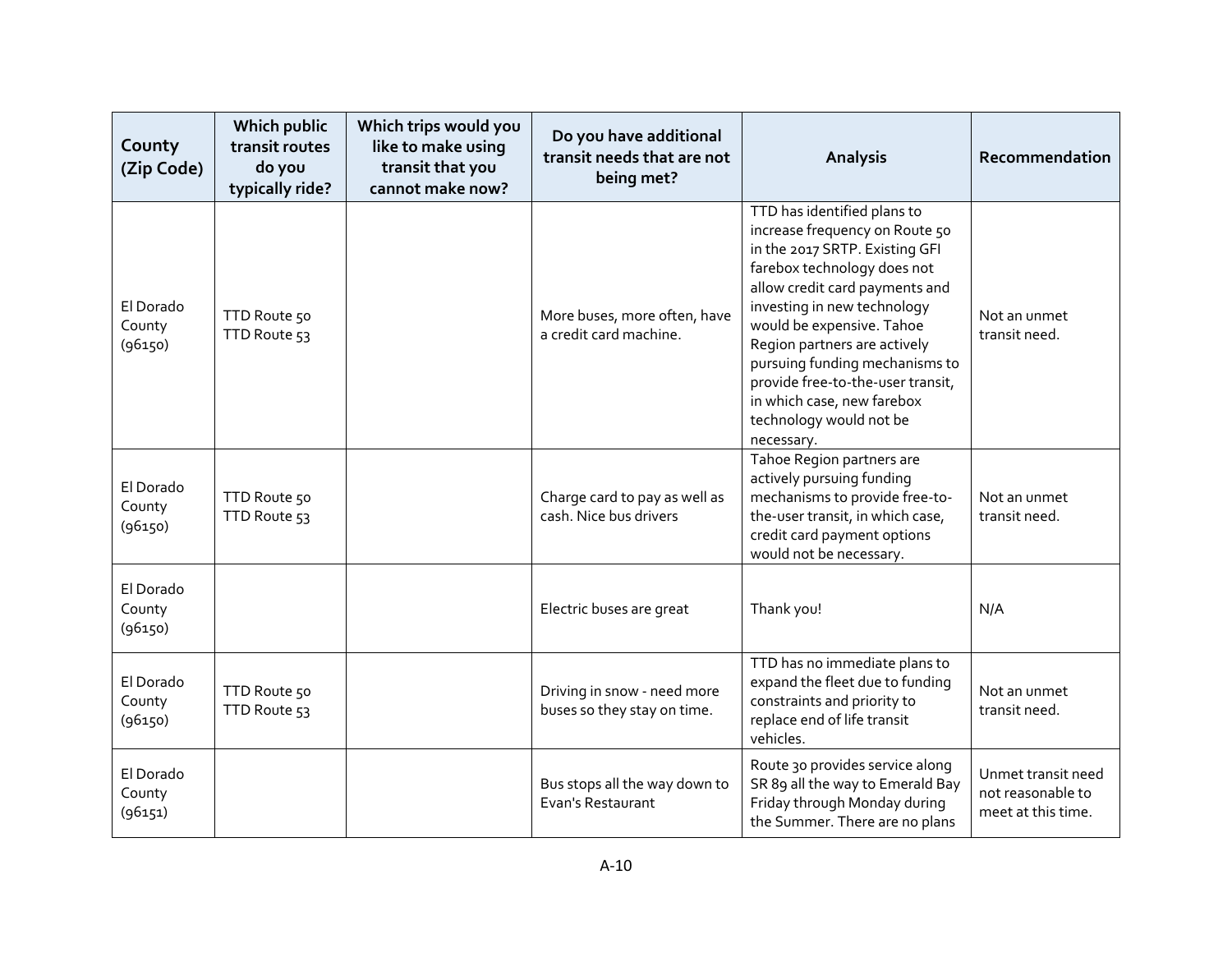| County<br>(Zip Code)           | Which public<br>transit routes<br>do you<br>typically ride?                                                      | Which trips would you<br>like to make using<br>transit that you<br>cannot make now?                                                                                                                               | Do you have additional<br>transit needs that are not<br>being met? | Analysis                                                                                                                                                                                                                                                                                              | Recommendation                                                |
|--------------------------------|------------------------------------------------------------------------------------------------------------------|-------------------------------------------------------------------------------------------------------------------------------------------------------------------------------------------------------------------|--------------------------------------------------------------------|-------------------------------------------------------------------------------------------------------------------------------------------------------------------------------------------------------------------------------------------------------------------------------------------------------|---------------------------------------------------------------|
|                                |                                                                                                                  |                                                                                                                                                                                                                   |                                                                    | to expand this service<br>throughout the year because<br>TTD uses all available funding for<br>existing service provision and<br>because there are frequent<br>winter weather closures on SR<br>89.                                                                                                   |                                                               |
| El Dorado<br>County<br>(96150) | TTD Route 50<br><b>TTD Seasonal</b><br>Route 30<br>(Emerald Bay<br>Trolley)<br><b>TTD Winter Ski</b><br>Shuttles |                                                                                                                                                                                                                   | Hours of operation and<br>frequency are too narrow                 | The SRTP identifies plans to<br>increase frequency to 30 minutes<br>on Route 50. At this time, there<br>are no plans to expand the span<br>of service or frequency further.<br>All available funding is used on<br>existing services.                                                                 | Not an unmet<br>transit need.                                 |
| El Dorado<br>County<br>(96150) | TTD Route 50<br>TTD Route 53                                                                                     | <b>Starting point: Stateline</b><br><b>Destination: Carson</b><br>Time of day: Afternoon<br>Purpose of trip:<br>Shopping/Medical                                                                                  |                                                                    | Connections to Carson City exist<br>through Routes 19x and 20x,<br>though transfers are required.                                                                                                                                                                                                     | Not an unmet<br>transit need.                                 |
| El Dorado<br>County<br>(96150) | TTD Route 50<br>TTD Route 53                                                                                     | Starting point: Lira's,<br>Meyers/Stateline<br>Destination: Meyers/The<br>iryii.<br>Time of day: Normal<br>hours/4 am<br>Purpose of trip: Work &<br>qeneral<br>transport/Returning from<br>work<br>Q <sub>9</sub> | Posted times                                                       | TTD employs the mobile app,<br>Swiftly, which provides real-time<br>arrival information and posted<br>times. The recently adopted<br><b>SRTP</b> identifies service<br>restoration to Meyers pending<br>resources. At this time, TTD<br>uses all available funding for<br>existing service provision. | Unmet transit need<br>not reasonable to<br>meet at this time. |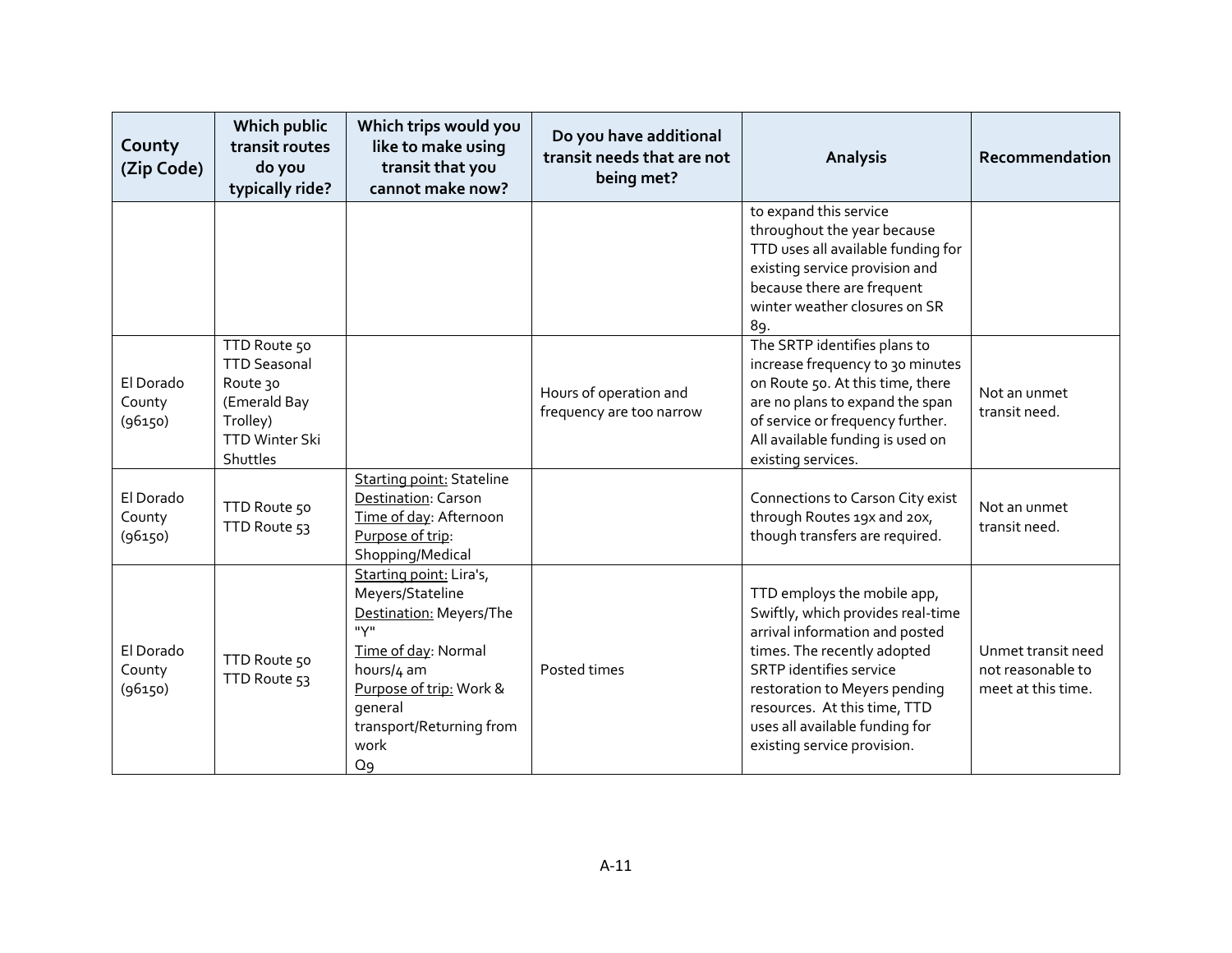| County<br>(Zip Code)           | Which public<br>transit routes<br>do you<br>typically ride?                                              | Which trips would you<br>like to make using<br>transit that you<br>cannot make now?                                                                                            | Do you have additional<br>transit needs that are not<br>being met?                                                                    | <b>Analysis</b>                                                                                                                                                                                                                                                                                                                                          | Recommendation                                                |
|--------------------------------|----------------------------------------------------------------------------------------------------------|--------------------------------------------------------------------------------------------------------------------------------------------------------------------------------|---------------------------------------------------------------------------------------------------------------------------------------|----------------------------------------------------------------------------------------------------------------------------------------------------------------------------------------------------------------------------------------------------------------------------------------------------------------------------------------------------------|---------------------------------------------------------------|
| El Dorado<br>County<br>(96150) | TTD Route 50<br><b>TTD Seasonal</b><br>Route 30<br>(Emerald Bay<br>Trolley)<br><b>TART Highway</b><br>89 | Starting point: Y<br>Destination: Gondola or<br>Cal Base (not convenient<br>at all for Cal Base)<br>Time of day: Morning and<br>evening<br>Purpose of trip: Ski at<br>Heavenly | Daily summer service for<br>seasonal routes                                                                                           | 1) Robust winter program<br>provides high frequency service<br>to Heavenly Village and Cal<br>Base; 2) Summer service on the<br>East Shore Express is offered<br>daily, every 20 minutes.<br><b>Expanding service on Summer</b><br>Route 30 is not possible at this<br>time because TTD uses all<br>available funding for existing<br>service provision. | Unmet transit need<br>not reasonable to<br>meet at this time. |
| El Dorado<br>County<br>(96150) | <b>TTD Winter Ski</b><br>Shuttles                                                                        |                                                                                                                                                                                | Note - nurse who promotes<br>Dr. services from patients.<br>Transit has been very<br>effective in getting patients<br>to their appts. | Thank you!                                                                                                                                                                                                                                                                                                                                               | N/A                                                           |
| El Dorado<br>County<br>(96150) |                                                                                                          |                                                                                                                                                                                | Need bus shelter at 3rd St                                                                                                            | The capital funding required to<br>add a bus stop at 3rd St. is<br>currently not available.                                                                                                                                                                                                                                                              | Not an unmet<br>transit need.                                 |
| El Dorado<br>County<br>(96150) | Demand-<br>Response<br>Services                                                                          |                                                                                                                                                                                | The fare for demand-<br>response rides is too high for<br>seniors on a fixed income                                                   | Currently, demand response<br>door-to-door services are<br>offered to eligible riders for a \$3<br>fare one way. This rate is very<br>typical for demand response<br>services nationwide.                                                                                                                                                                | Not an unmet<br>transit need.                                 |
| El Dorado<br>County<br>(96150) |                                                                                                          | Starting point: South<br>Tahoe<br>Destination: Carson City<br>Time of day: Early<br>Afternoon                                                                                  | Shopping in Carson City is<br>much cheaper, but it takes<br>too long to get down there via<br>public transit.                         | Connections to Carson City exist<br>through Routes 19x and 20x,<br>though transfers are required.                                                                                                                                                                                                                                                        | Not an unmet<br>transit need.                                 |